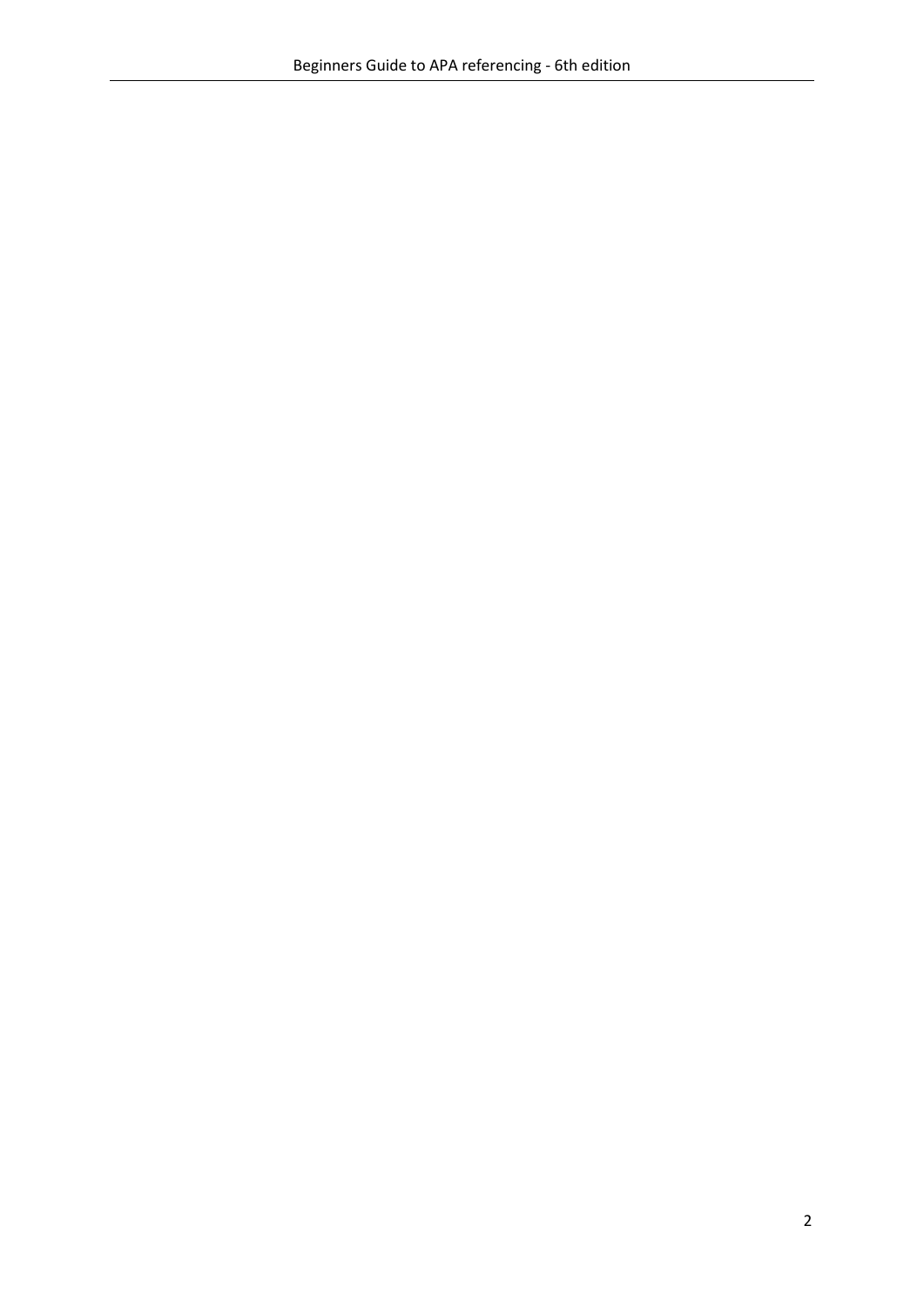# **Contents**

| 1.1.  |                                                                                |  |
|-------|--------------------------------------------------------------------------------|--|
| 1.2.  |                                                                                |  |
| 1.3.  |                                                                                |  |
| 1.4.  |                                                                                |  |
| 1.5.  |                                                                                |  |
| 1.6.  |                                                                                |  |
|       |                                                                                |  |
| 2.1.  |                                                                                |  |
| 2.2.  |                                                                                |  |
| 2.3.  | Quotations from online resources that do not provide page numbers  10          |  |
|       |                                                                                |  |
| 3.1.  |                                                                                |  |
| 3.2.  |                                                                                |  |
| 3.3.  |                                                                                |  |
| 3.4.  |                                                                                |  |
| 3.5.  |                                                                                |  |
| 3.6.  |                                                                                |  |
| 3.7.  |                                                                                |  |
| 3.8.  |                                                                                |  |
| 3.9.  |                                                                                |  |
| 3.10. |                                                                                |  |
| 3.11. | Serial / journal article (online from a database - e.g. EBSCO or Newztext)  14 |  |
| 3.12. |                                                                                |  |
| 3.13. |                                                                                |  |
| 3.14. |                                                                                |  |
| 3.15. |                                                                                |  |
| 3.16. |                                                                                |  |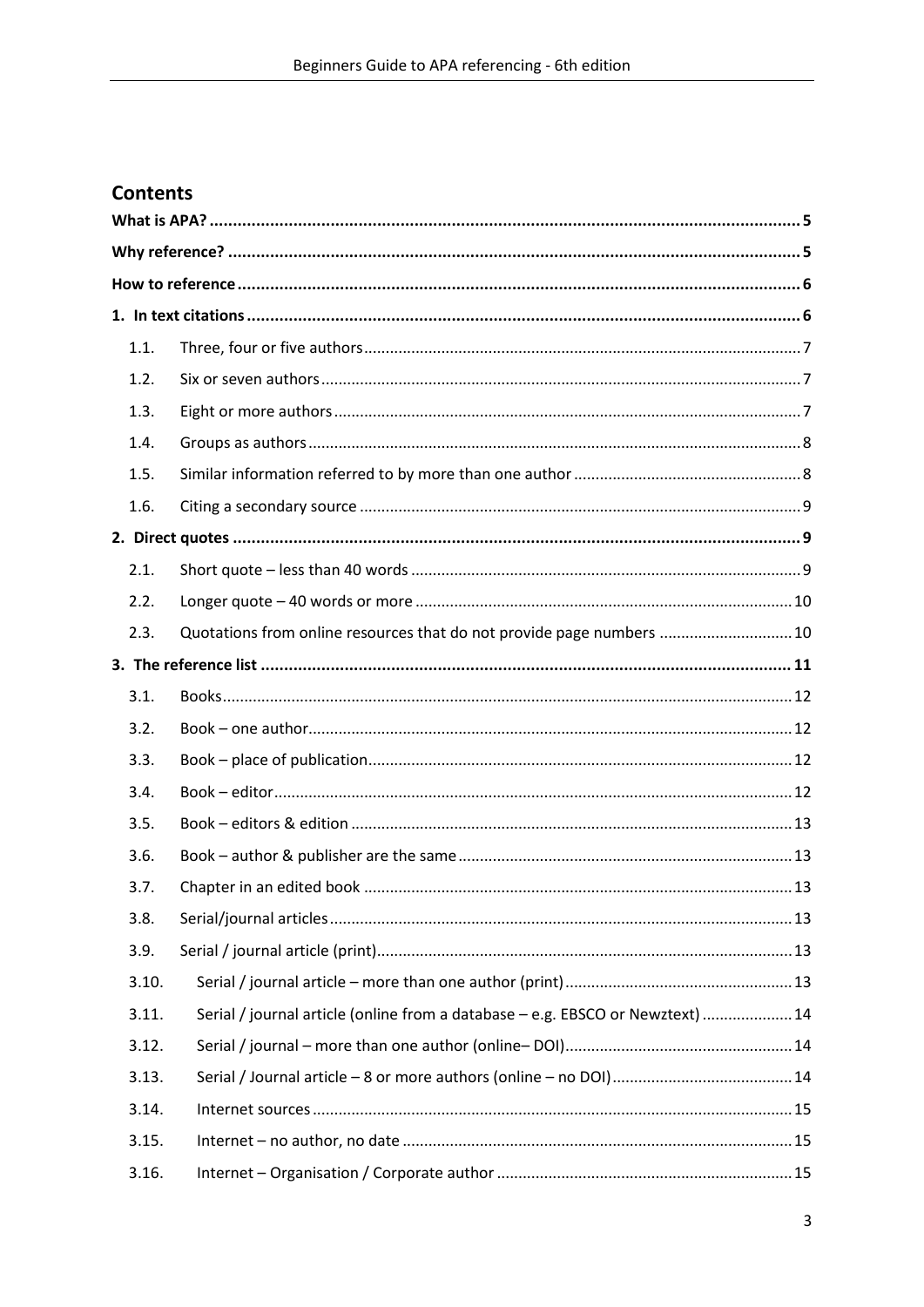| 4.1.  |  |
|-------|--|
| 4.2.  |  |
| 4.3.  |  |
| 4.4.  |  |
| 4.5.  |  |
| 4.6.  |  |
| 4.7.  |  |
| 4.8.  |  |
| 4.9.  |  |
| 4.10. |  |
| 4.11. |  |
| 4.12. |  |
| 4.13. |  |
| 4.14. |  |
| 4.15. |  |
| 4.16. |  |
| 4.17. |  |
| 4.18. |  |
| 4.19. |  |
| 4.20. |  |
| 4.21. |  |
| 4.22. |  |
| 4.23. |  |
| 4.24. |  |
| 4.25. |  |
| 4.26. |  |
| 4.27. |  |
| 4.28. |  |
|       |  |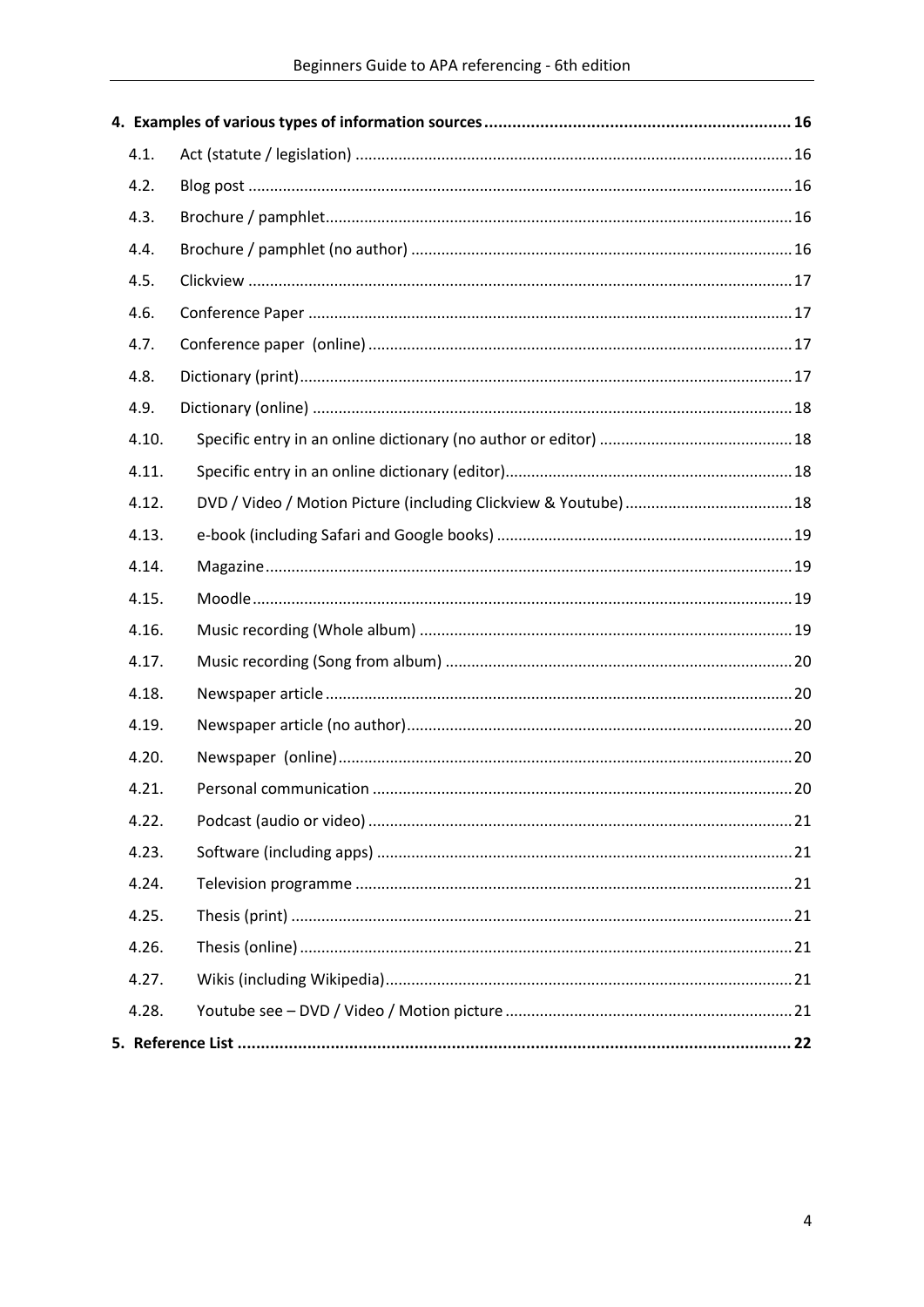# <span id="page-4-0"></span>**What is APA?**

Your assignment states – Please reference using the APA style  $\cdot$  6<sup>th</sup> ed. You think to yourself ... "Arrrgghhh... **what** does that mean, **why** do I have to do it and **how** do I do it!?"

APA is one of many referencing styles used in academic writing. APA stands for American Psychological Association. The Association outlines the style in the *Publication manual of the American Psychological Association [APA] (6th ed.).*

### **UCOL programmes utilise the APA referencing style.**

There are many different referencing styles (over 100). It is essential to follow the style specified in your assignments and not to mix styles. Consistency of style is important!

# <span id="page-4-1"></span>**Why reference?**

When you reference you use the standardised style to acknowledge the source of information used in your assignment.

It is important (morally & legally) to acknowledge someone else's ideas or words you have used. Academic writing encourages paraphrasing information you have researched and read. Paraphrasing means re-wording something you have read in to your own words. If you use someone else's words or work and fail to acknowledge them – you may be accused of plagiarism and infringing copyright.

Referencing correctly enables the marker or reader of your assignment to locate the source of the information. They can verify the information or read further on the topic.

Referencing also allows for you to retrace your steps and locate information you have used for assignments and discover further views or ideas discussed by the author.

By referencing clearly and correctly, it demonstrates you have undertaken research on the assignment topic and located relevant information.

There are *two* main parts to referencing:

- 1. The *first* indicating within your assignment the sources of the information you have used to write your assignment. This demonstrates support for your ideas, arguments and views. Sometimes this is referred to as: **citing in text, in text citations or text citations**
- 2. The *second* part to referencing is the construction of a **reference list**. The reference list shows the complete details of everything you cited and appears in an alphabetical list on a separate page, at the end of your assignment.

**Tip**: Everything you have cited in text appears in your reference list and likewise... everything that appears in your reference list will have been cited in text! Check this is the case prior to handing in your assignment. (The exception is when using a personal communication. Personal communications are cited in text but do not appear in the reference list. See page 20.)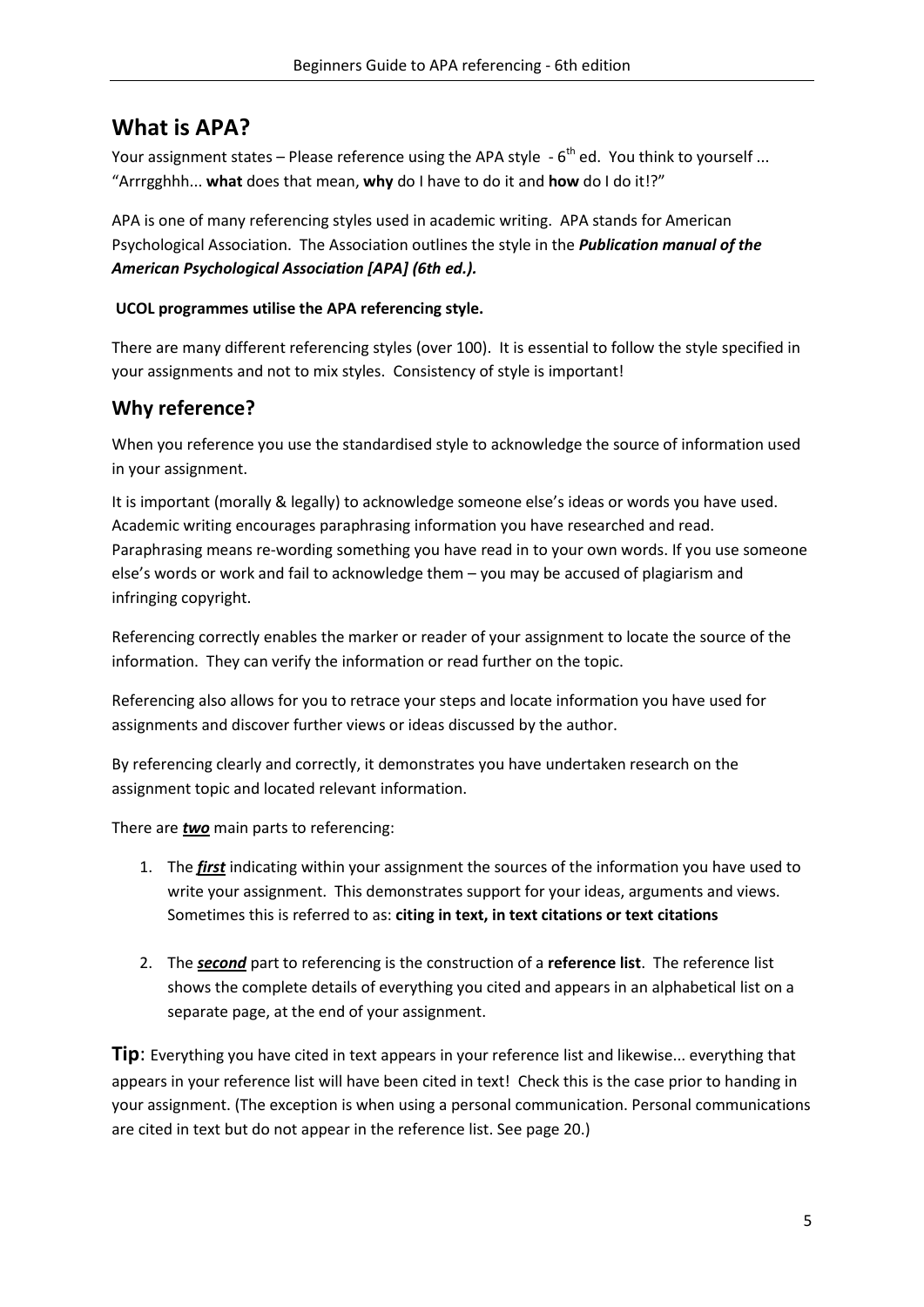The following guide provides some general rules and examples using the 6th ed. of APA.

For further information and help:

- Refer to the *Publication manual of the American Psychological Association* (6<sup>th</sup> ed.) [from here on referred to as the APA manual], especially chapters 6 & 7. Copies are available at the UCOL Library, some for borrowing, some on Desk reserve. [Shelf number: 808.027 PUB]
- Student Experience Team members (Learning Services & Library staff) are available to assist with referencing
- See the **APAstyle website** ( http://www.apastyle.org/)
- Plus there are APA wizards freely available online and Microsoft Word provides a built-in referencing function (Note: some editing maybe required when using these tools)

# <span id="page-5-1"></span><span id="page-5-0"></span>**How to reference**

# **1. In text citations**

Even though you have put someone else's ideas or information in your own words (i.e. paraphrased), you still need to show where the original idea or information came from. This is all part of the academic writing process.

When citing in text with in an assignment, use the author/s (or editor/s) last name followed by the year of publication.

#### **Example:**

Water is a necessary part of every person's diet and of all the nutrients a body needs to function, it requires more water each day than any other nutrient (Whitney & Rolfes, 2011).

or

Whitney and Rolfes (2011) state the body requires many nutrients to function but highlight that water is of greater importance than any other nutrient.

or

Water is an essential element of anyone's diet and Whitney and Rolfes (2011) emphasise it is more important than any other nutrient.

# **Reference list entry:**

Whitney, E., & Rolfes, S. (2011). *Understanding nutrition* (12th ed.). Australia: Wadsworth Cengage Learning.

Note: this book did not have a city for place of publication, just a country.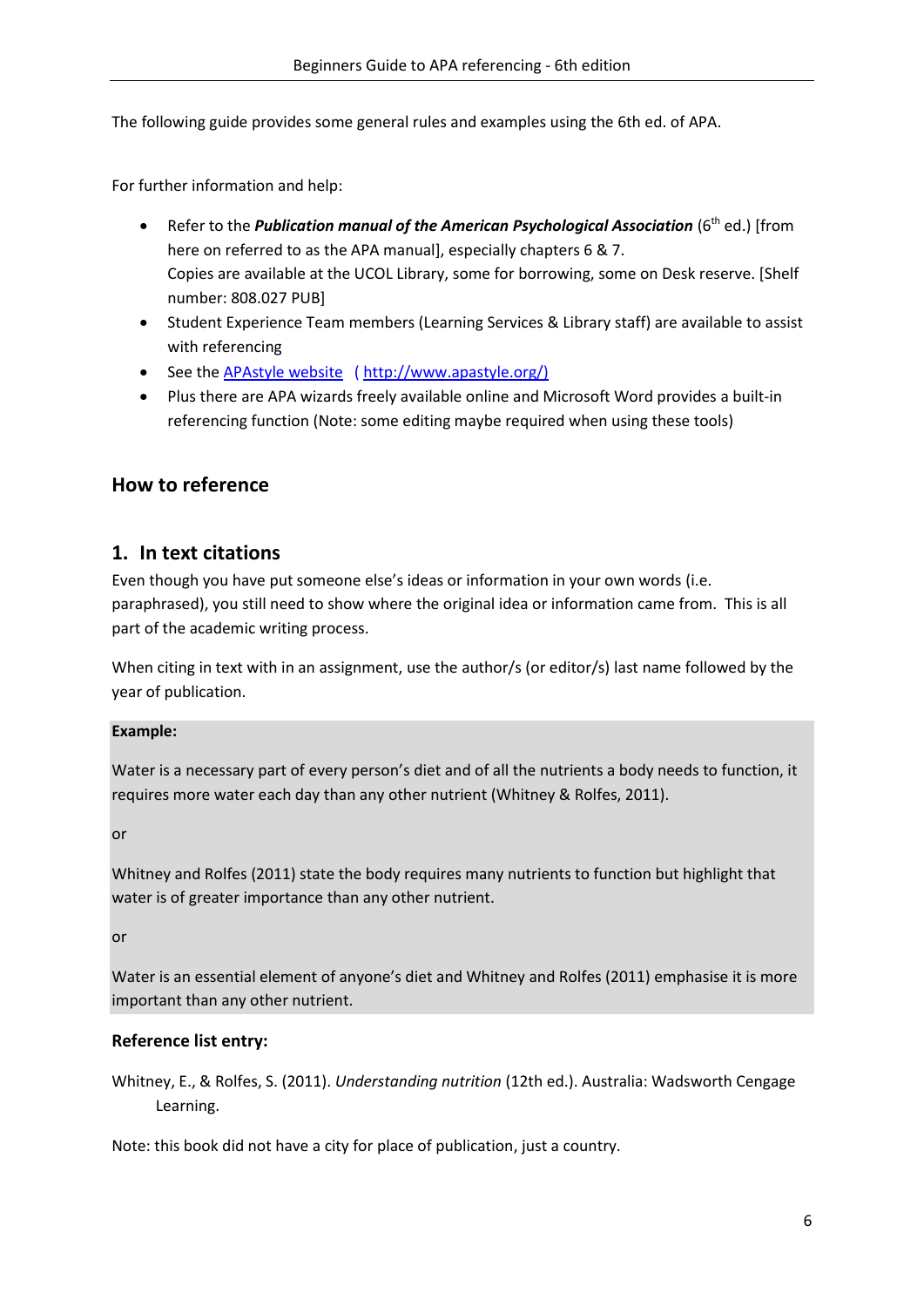# <span id="page-6-0"></span>**1.1.Three, four or five authors**

If a work has three (3), four (4) or five (5) authors, cite all authors the first time and from then on include only the last name of the first author followed by the words et al. ('et al.' is Latin for 'and others')

#### **Example:**

Research can be defined as a systematic method of creating new knowledge or a way to verify existing knowledge (Watson, McKenna, Cowman & Keady, 2008).

Deciding on a research method demands the researcher consider carefully the problem or area of investigation being researched (Watson et al., 2008).

### **Reference list entry:**

Watson, R., McKenna, H., Cowman, S., & Keady, K. (Eds.). (2008). *Nursing reseach: Designs and methods.* Edinburgh, Scotland: Churchill Livingstone Elsevier.

Note: The people were identified as the editors, hence '(Eds.)' is a shortened version of Editors.

# <span id="page-6-1"></span>**1.2.Six or seven authors**

If a work has six (6) or more authors, cite only the last name of the first author followed by et al. each time you refer to this work.

#### **Example:**

(Mikosch et al., 2010)

#### **Reference list entry:**

When a source has **up to seven (7)** authors, include all names in the reference list.

Mikosch, P., Hadrawa, T., Laubreiter, K., Brandl, J., Pilz, J., Stettner, H., & Grimm, G. (2010). Effectiveness of respiratory-sinus-arrhythmia biofeedback on state-anxiety in patients undergoing coronary angiography. *Journal of Advanced Nursing, 66*(5), 1101-1110.

# <span id="page-6-2"></span>**1.3.Eight or more authors**

When there are eight (8) or more authors, cite only the last name of the first author followed by 'et al.' each time you refer to this work.

#### **Example:**

(Vissing et al., 2004)

Note in the reference list: When there are eight (8) or more authors, include the first six (6) authors names and then use ellipsis points (...) before concluding with the last author's name.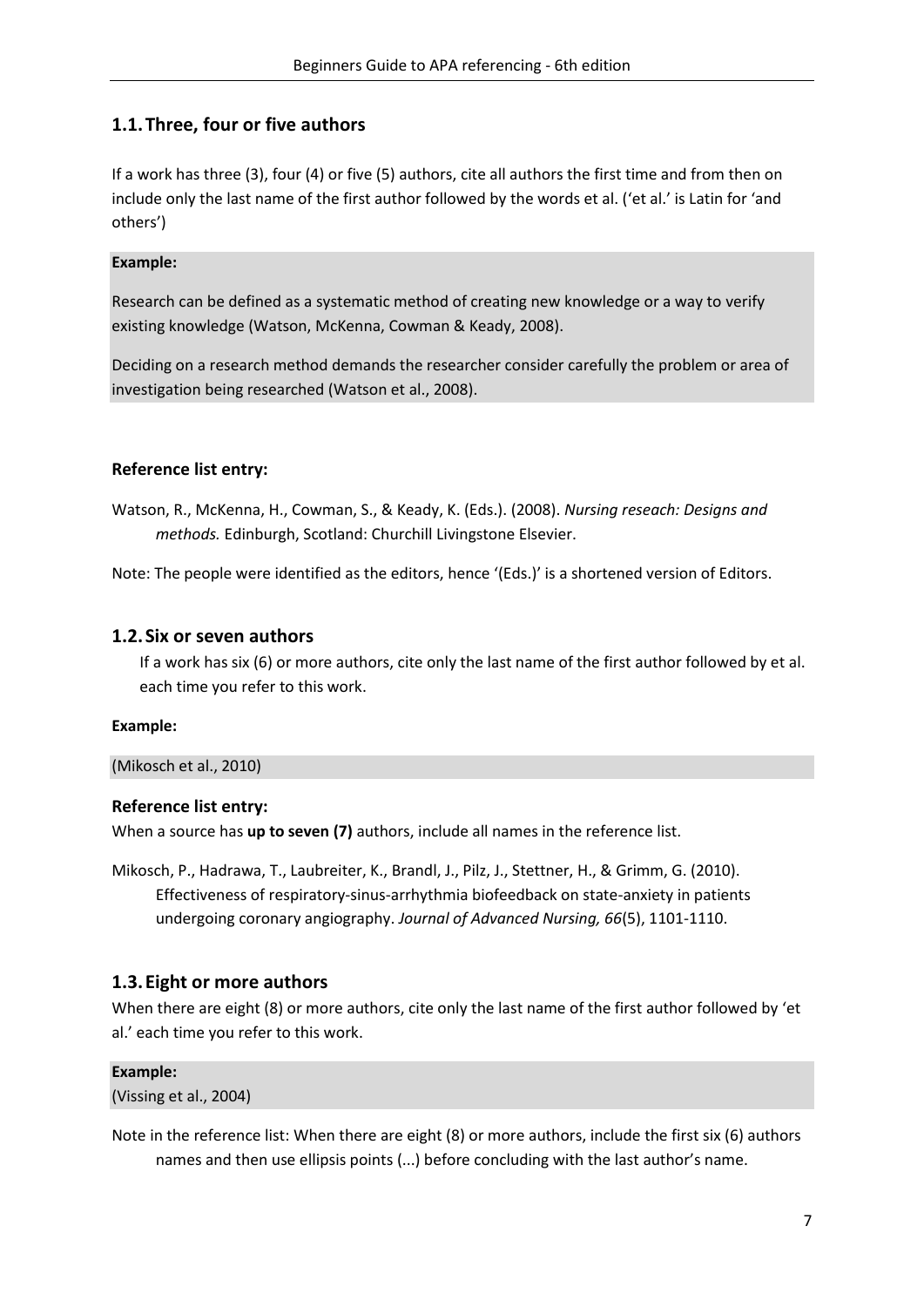### **Reference list entry:**

Vissing, K., Brink, M., Lonbro, S., Sorensen, H., Overgaard, K., Danborg, K., ... Aagaard, P. (2008). Muscle adaptations to plyometric vs. resistance training in untrained young men. *Journal of Strength and Conditioning Research, 22*(6), 1799-1810.

# <span id="page-7-0"></span>**1.4.Groups as authors**

The names of groups that serve as authors (e.g., corporations, associations, government agencies) are usually written in full each time they appear in a text citation. The names of some group authors (e.g., associations, government agencies) are spelled out in the first citation and abbreviated thereafter. In deciding whether to abbreviate the name of a group author, use the general rule that you need to give enough information in the text citation for the reader to locate the entry in the reference list without difficulty. Some groups are recognised by an abbreviation (e.g., WHO for World Health Organisation). Refer to the APA manual, 2010, p. 176.

| <b>First text citation:</b>    | (Ministry of Health [MOH], 2007). |
|--------------------------------|-----------------------------------|
| Second & subsequent citations: | (MOH, 2007).                      |

#### **Reference list entry:**

Ministry of Health. (2007). *Looking at long-term residential care in a rest home or hospital: What you need to know*. Wellington, New Zealand: Author.

Note: If the author and publisher are the same – Author – can be used to indicate the publisher in place of the full name. See the example above.

#### **Group as author no abbreviation**

New Zealand House of Representatives, Health Committee. (2007, August). *Inquiry into obesity and type 2 diabetes in New Zealand: Report presented to the House of Representatives*. Retrieved from http://www.parliament.nz/NR/rdonlyres/47F52D0D-0132-42EF-A297- 6AB08980C0EA/61821/DBSCH\_SCR\_3868\_5335.pdf

#### **In-text citation:**

(New Zealand House of Representatives, Health Committee, 2007).

#### <span id="page-7-1"></span>**1.5.Similar information referred to by more than one author**

There may be occasion to refer to more than one source in relation to similar information. In this case, list the sources in alphabetical order within the brackets, separated by a semi-colon.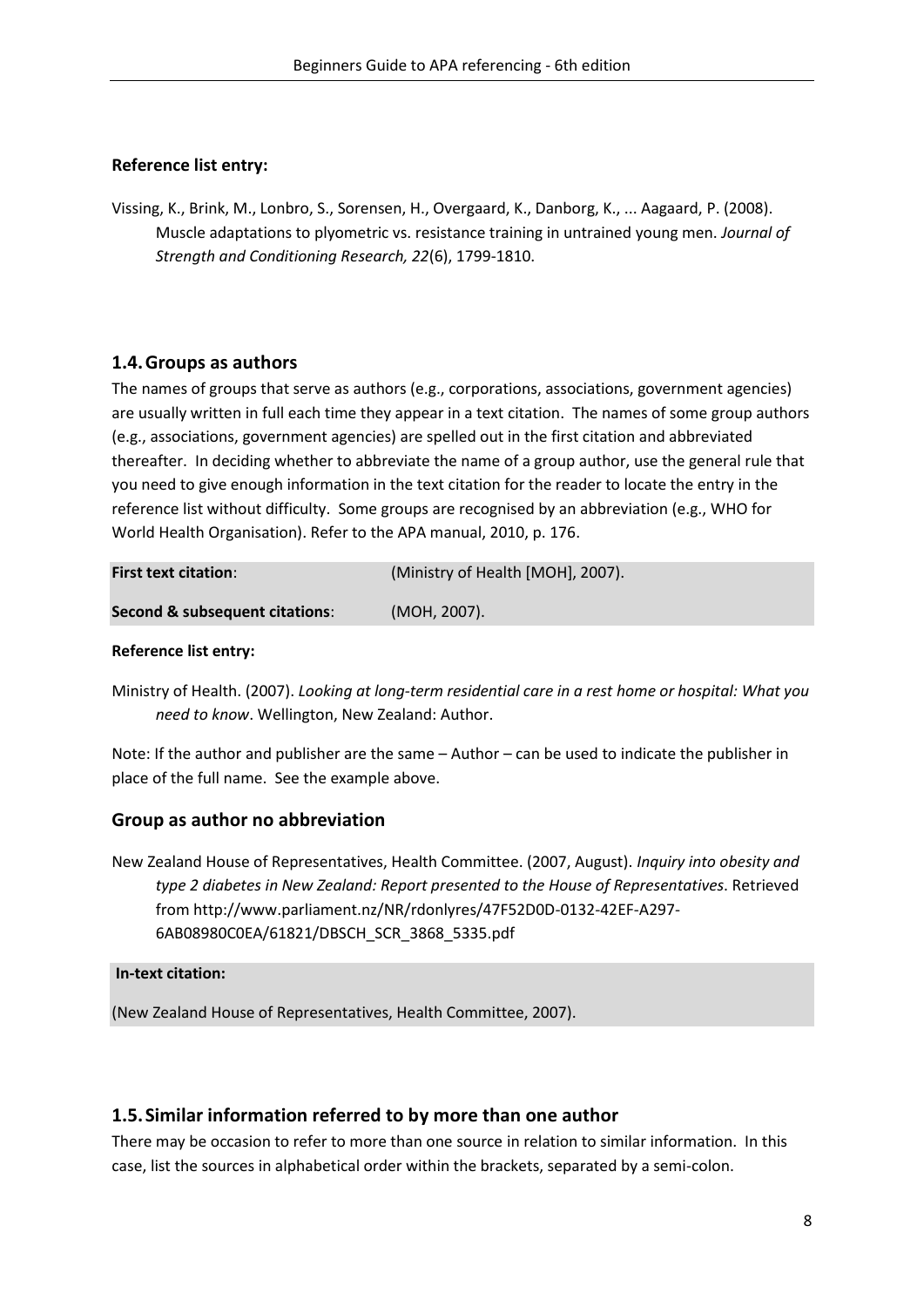#### **Example:**

Resilience is seen as the ability to overcome adversary, combat stress and bounce back from hardship (Dawson, 2006; Overton, 2005).

### **Reference list entry:**

- Dawson, L. (2006). *Wise up!: How to be fearless and fulfilled in midlife*. Auckland, New Zealand: Random House New Zealand.
- Overton, A. (2005). *Stress less: Make stress work for you not against you*. Auckland, New Zealand: Random House New Zealand.

# <span id="page-8-0"></span>**1.6.Citing a secondary source**

Where possible use original material. However, if the information you wish to use is cited by another author, **acknowledge the source you have read, showing it is a secondary source**. This demonstrates you have not read the original source but read about it in a secondary source. Within the text citation, use the words "as cited in" to indicate this is a secondary source. In the reference list, include the author and details of the source you actually read. Refer to the APA manual, 2010, p. 178.

#### **Example:**

Fawcett (as cited in Polit & Beck, 2008) outlined the four main concepts…

# **Reference list entry:**

Polit, D. F., & Beck, C. T. (2008). *Nursing research: Generating and assessing evidence for nursing*  practice (8<sup>th</sup> ed.). Philadelphia, PA: Wolters Kluwer Health/Lippincott Williams & Wilkins.

# <span id="page-8-1"></span>**2. Direct quotes**

Quoting directly from a work should be done sparingly, in order to emphasis or stress a point in your essay. When using a quote, it must be copied exactly as written in the original work including any punctuation or incorrect spelling. When using a quote, include the author's last name, year of publication and page number/s where the quote appears. Refer to the APA manual, 2010, p. 170- 173 for further information.

# <span id="page-8-2"></span>**2.1.Short quote – less than 40 words**

To indicate a short quote (less than 40 words), enclose the quotation within double quotation marks.

# **Example:**

"Cultural safety is based on attitudes which are difficult to measure. It needs to be considered alongside other equally important safety requirements such as clinical, ethical, legal and physical safety" (Wepa, 2005, p. 25).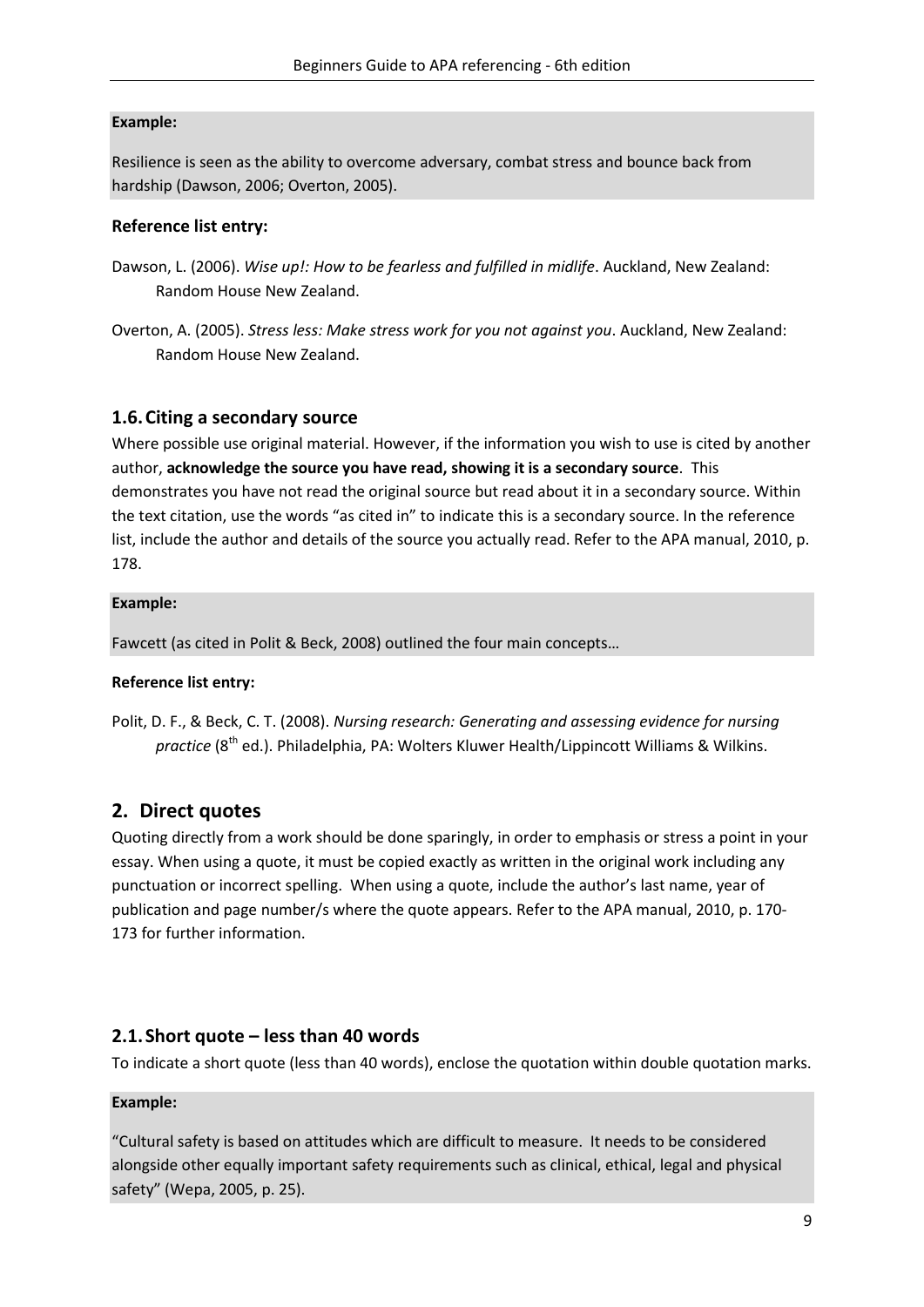# <span id="page-9-0"></span>**2.2. Longer quote – 40 words or more**

For a quote that is 40 words or more, include it in your essay as a freestanding piece of text or block form and do not use the quotation marks. Double-space the entire quote. At the end of the quote, include the author's name, year of publication and page number/s after the full stop.

#### **Example:**

Cultural safety considerations are similar in that students are interacting in a bicultural (two-

personed) context, where they are the giver of a health service and the client is the receiver

of that service. These bicultural interactions will be different with every interaction, but the

nurse's awareness of the power differential between themselves and client will be constant.

(Wepa, 2005, p. 25)

### **Reference list entry:**

Wepa, D. (Ed.). (2005). *Cultural safety in Aotearoa New Zealand.* Auckland, New Zealand: Pearson Education New Zealand.

# <span id="page-9-1"></span>**2.3.Quotations from online resources that do not provide page numbers**

The APA manual (2010, p. 171-172) states when using direct quotes from online material provide the author, year and page number within brackets (). If the page number is not known, use a paragraph number.

If the paragraph number could confuse the reader, consider including a section heading e.g. discussion section.

#### **Example:**

"The WTN exists to "encourage serendipity" -- the happy accidents of colliding ideas and new relationships that cause the biggest breakthroughs for individuals and institutions" (World Technology Network, 2010, para. 2).

#### **Reference list entry:**

World Technology Network. (2010). *About WTN: The World Technology Network in action*. Retrieved from http://www.wtn.net/aboutus.html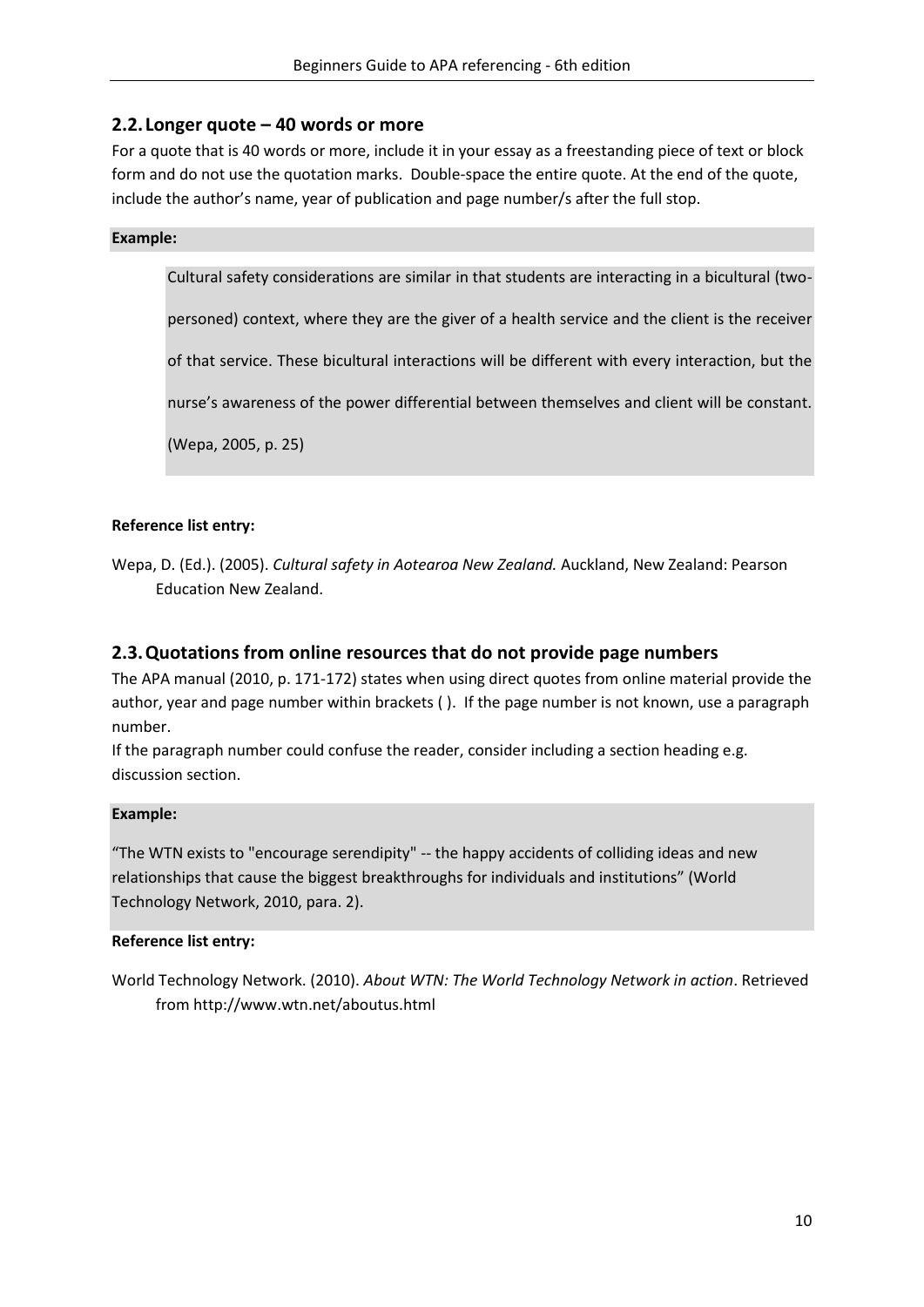# <span id="page-10-0"></span>**3. The reference list**

All references or information sources cited in any written work (i.e. essays, reports, research papers, etc.) need to be listed in a **reference list on** a separate page at the end of your assignment, headed **'References'** or '**Reference List'**. The reference list provides all the details necessary for the person reading and/or marking the assignment to locate and retrieve any information source cited. An accurate and properly constructed reference list provides credibility to the written work it accompanies.

**Tip**: **Everything you have cited in text appears in your reference list** and, likewise, **everything that appears in your reference list will have been cited in text!** Check this is the case prior to handing in your assignment. (The exception is when citing a personal communication. Personal communications are cited in text but do not appear in the reference list. See example 4.21)

# **Basic rules**

- 1. The reference list is arranged in **alphabetical order** of the authors' last names.
- 2. If there is more than one **work by the same author**, order them by publication date oldest to newest (therefore a 2004 publication would appear before a 2008 publication).
- 3. If there is **no author** the title moves to that position and the entry is alphabetised by the first significant word, excluding words such as "A" or "The". If the title is long, it may be shortened when citing in text.
- 4. Use "&" instead of "and" when listing multiple authors of a source.
- 5. The first line of the reference list entry is left-hand justified, while all subsequent lines are consistently indented.
- 6. Capitalise only the first word of the title and of the subtitle, if there is one, plus any proper names – i. e. only those words that would normally be capitalised.
- 7. *Italicise* the *title* of the book, the *title* of the journal/serial and the *title* of the web document.
- 8. Do not create separate lists for each type of information source. Books, articles, web documents, brochures, etc. are **all arranged alphabetically in one list.**

When creating the reference list entry for an information source you need to identify and record specific details. It might be useful to remember these **W**s!

**W**ho – wrote /edited it – **author or editor**

# **W**hen was it written – **date**

**W**hat is it – **title** of book, **title** of the article & serial/journal, **title** of the web document

**W**here was it published **(Books)** – **place of publication**– usually city & country and **publisher**'s name **W**here was the article located **(Serial/journal) - volume number**, **issue number** and **page numbers** of the article

**W**here you located it **(Internet sources)** - **URL** – web address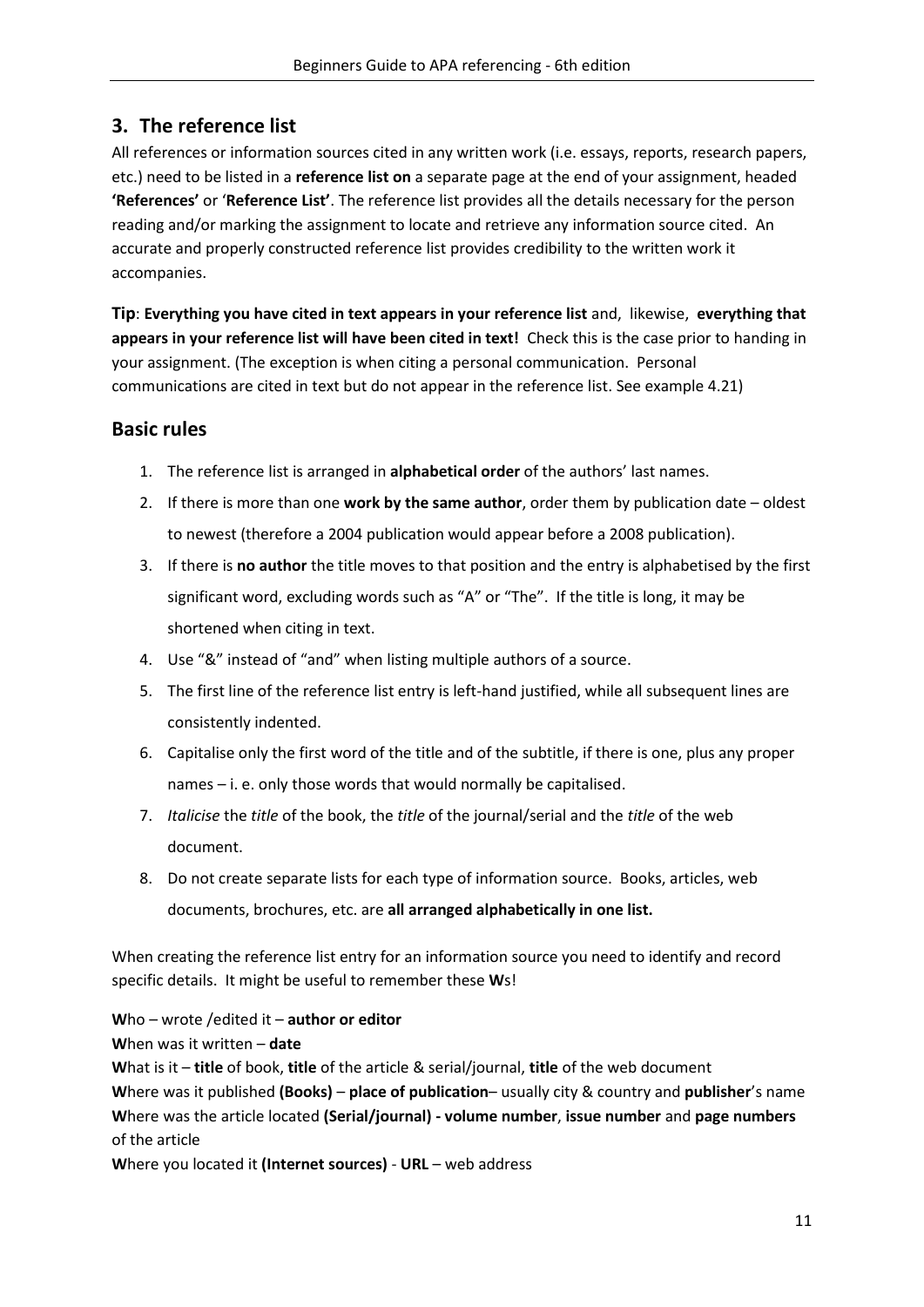The following are the details for common types of references. The information is usually found on the title page and the back of the title page of a book. For serials/journals, you will find the information included on the article plus the front cover or inside pages of a print serial. Webpages can take a bit of detective work. You may need to scroll to the bottom of the webpage to find a date and an author. Refer to the APA manual, 2010, p. 180-192, for further information.

# <span id="page-11-0"></span>**3.1.Books**

- 1. **Author/s** or **Editor/s** last name (surname) appears first, followed by initials (Bloggs, J.).
- 2. **Year of publication** in brackets (2010).
- 3. **Full title of the book**. Capitalise only the first word of the title and the subtitle, if any, and proper names. Italicise the title. Use a colon (:) between the title and subtitle.
- 4. Include the **edition number**, if applicable, in brackets after the title or subtitle (3rd ed.) or (Rev. ed.).Note: No full stop, after the title, if there is an edition.
- 5. **Place of publication**. Always include the city and 2-letter state code when published inside the USA, and the city & country, if published outside the USA (Fort Bragg, CA or Auckland, New Zealand or Benalla, Australia or Weybridge, England). If there are two or more places included in the source, then use the first one listed.
- 6. **Publisher's name**. Provide this as briefly as possible. Do not use terms such as Publishers, Co., or Inc. but include the words Books & Press. When the author and the publisher are the same, use the word *Author* as the name of the publisher.

# <span id="page-11-1"></span>**3.2.Book – one author**

Collier, A. (2008). *The world of tourism and travel*. Rosedale, New Zealand: Pearson Education New Zealand.

# <span id="page-11-2"></span>**3.3.Book – place of publication**

Note: always include the city and 2-letter state code when published inside the USA, and city & country if published outside the USA.

Airey, D. (2010). *Logo design love: A guide to creating iconic brand identities*. Berkeley, CA: New Riders.

Stein, R. (2001). *Rick Stein's seafood*. London, England: BBC.

# <span id="page-11-3"></span>**3.4.Book – editor**

Wepa, D. (Ed.). (2005). *Cultural safety in Aotearoa New Zealand.* Auckland, New Zealand: Pearson Education New Zealand.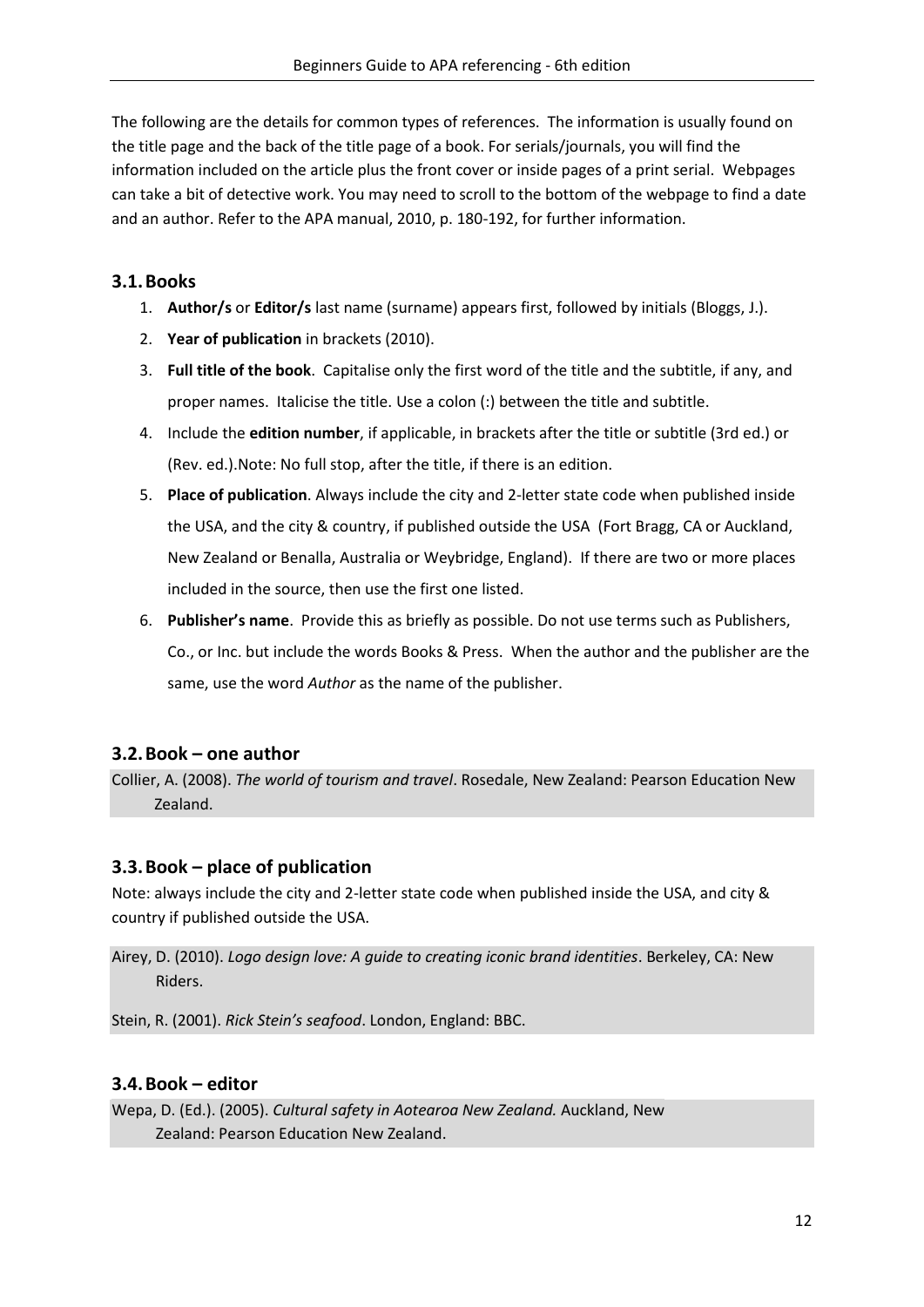# <span id="page-12-0"></span>**3.5.Book – editors & edition**

Collins, C., & Jackson, S. (Eds.). (2007). *Sport in Aotearoa/New Zealand society* (2<sup>nd</sup> ed.). South Melbourne, Australia: Thomson.

### <span id="page-12-1"></span>**3.6.Book – author & publisher are the same**

MidCentral District Health Board. (2008). *District annual plan 2008/09*. Palmerston North, New Zealand: Author.

### <span id="page-12-2"></span>**3.7.Chapter in an edited book**

Dear, J., & Underwood, M. (2007). What is the role of exercise in the prevention of back pain? In D. MacAuley & T. Best (Eds.), *Evidence-based sports medicine* (2<sup>nd</sup> ed., pp. 257-280). Malden, MA: Blackwell.

# <span id="page-12-3"></span>**3.8.Serial/journal articles**

- 1. **Author/s** last name (surname) first, followed by initials.
- 2. **Year of publication** in brackets. (2012)
- 3. **Title of article**. Capitalise only the first word of the title and the subtitle, if any, and proper names. Use a colon (:) between the title and subtitle.
- 4. **Title of the serial/journal** in full in *italics.*
- 5. **Volume number**, in *italics*. Do not use "Vol." before the number.
- 6. **Issue number**. This is bracketed immediately after the volume number but not italicised.
- 7. Month, season or other designation of publication if there is no volume or issue number.
- 8. Include all **page numbers**.
- 9. Include any **Digital Object Identifiers [DOI].**

# <span id="page-12-4"></span>**3.9.Serial / journal article (print)**

Thompson, C. (2010). Facebook: Cautionary tales for nurses. *Kai Tiaki: Nursing New Zealand, 16*(7), 26.

# <span id="page-12-5"></span>**3.10. Serial / journal article – more than one author (print)**

Gabbett, T., Jenkins, D., & Abernethy, B. (2010). Physical collisions and injury during professional rugby league skills training. *Journal of Science and Medicine in Sport, 13*(6), 578-583.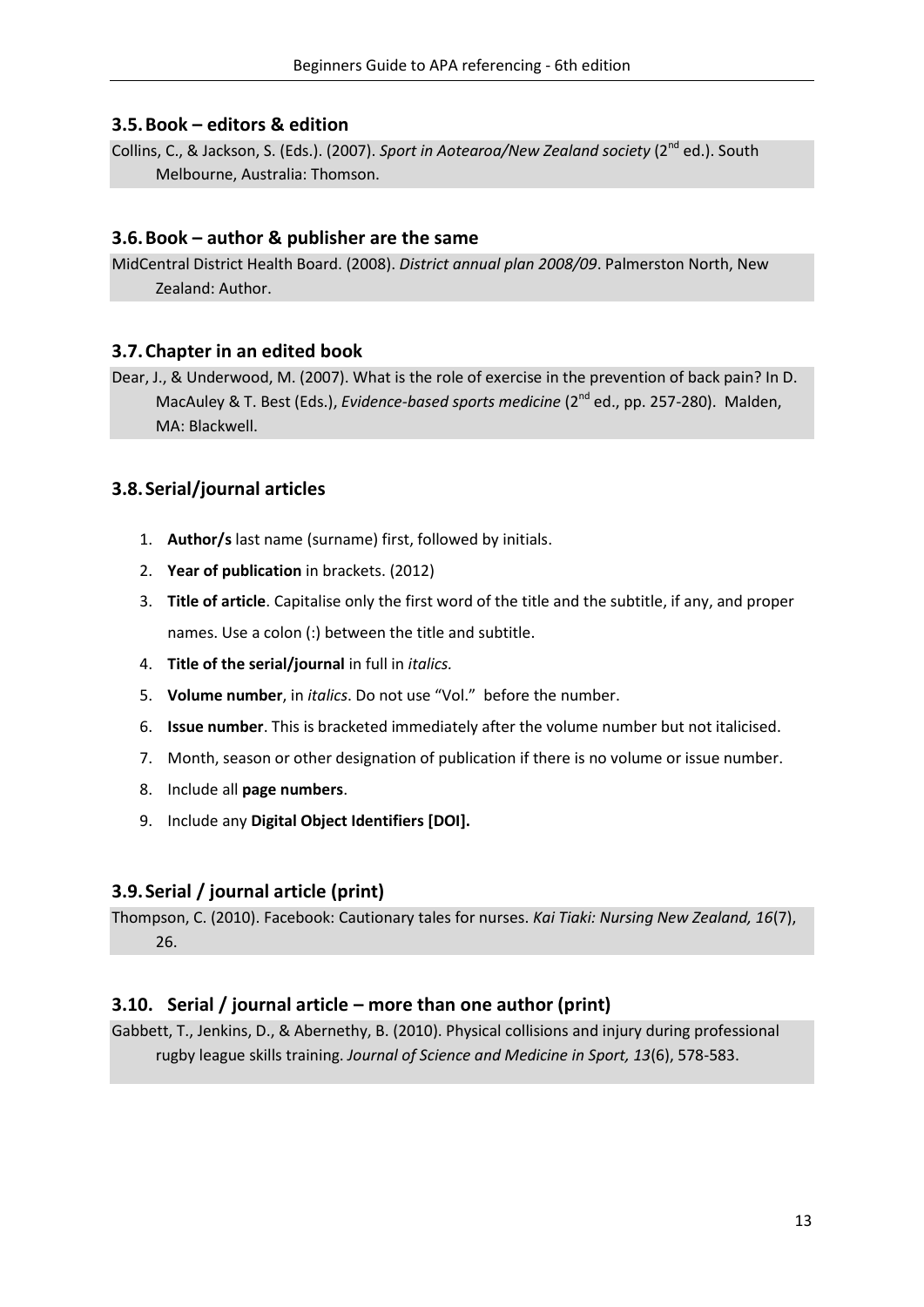# <span id="page-13-0"></span>**3.11. Serial / journal article (online from a database – e.g. EBSCO or Newztext)**

The database name and retrieval date are no longer required. Include the home page of the journal. This may require a quick web search to locate the URL (Refer to the APA manual, p. 191-192, 199).

Marshall, M., Carter, B., Rose, K., & Brotherton, A. (2009). Living with type 1 diabetes: Perceptions of children and their parents. *Journal of Clinical Nursing*, *18*(12), 1703-1710. Retrieved from http://www.wiley.com/bw/journal.asp?ref=0962-1067

Otherwise, simply reference the journal article as per the print version (check with your lecturer to ensure this is acceptable)

Huy, C., Becker, S., Gomolinsky, U., Klein, T., & Thiel, A. (2008). Health, medical risk factors and bicycle use in everyday life in the over-50 population. *Journal of Aging & Physical Activity*, *16*(4), 454-464.

# <span id="page-13-1"></span>**3.12. Serial / journal – more than one author (online– DOI)**

The 6<sup>th</sup> ed. of the APA manual emphasises the use of **DOI (Digital Object Identifiers).** Many publishers, databases and online journals use DOIs. They are alpha-numeric codes that usually appear on the first page of the article. Copy the DOI exactly as it appears.

Gabbett, T., Jenkins, D., & Abernethy, B. (2010). Physical collisions and injury during professional rugby league skills training. *Journal of Science and Medicine in Sport, 13*(6), 578-583. doi:10.1016/j.jsams.2010.03.007

If the article has **no DOI**:

Consider providing the home page URL of the journal. If you are accessing the article from a

database, you may need to do a quick web search to locate this URL.

It is **not necessary** to include the name of the **database.**

No retrieval date is necessary for content that is not likely to be changed or updated.

<span id="page-13-2"></span>These are DOI resolver / locator sites: <http://dx.doi.org/> and<http://www.crossref.org/>

# **3.13. Serial / Journal article – 8 or more authors (online – no DOI) Reference list:**

Crooks, C., Ameratunga, R., Brewerton, M., Torok, M., Buetow, S., Brothers, S., … Jorgensen, P. (2010). Adverse reactions to food in New Zealand children aged 0-5 years. *New Zealand Medical Journal, 123*(1327). Retrieved from http://www.nzma.org.nz/journal/123-1327/4469/

#### **In-text citation:**

(Crooks et al., 2010).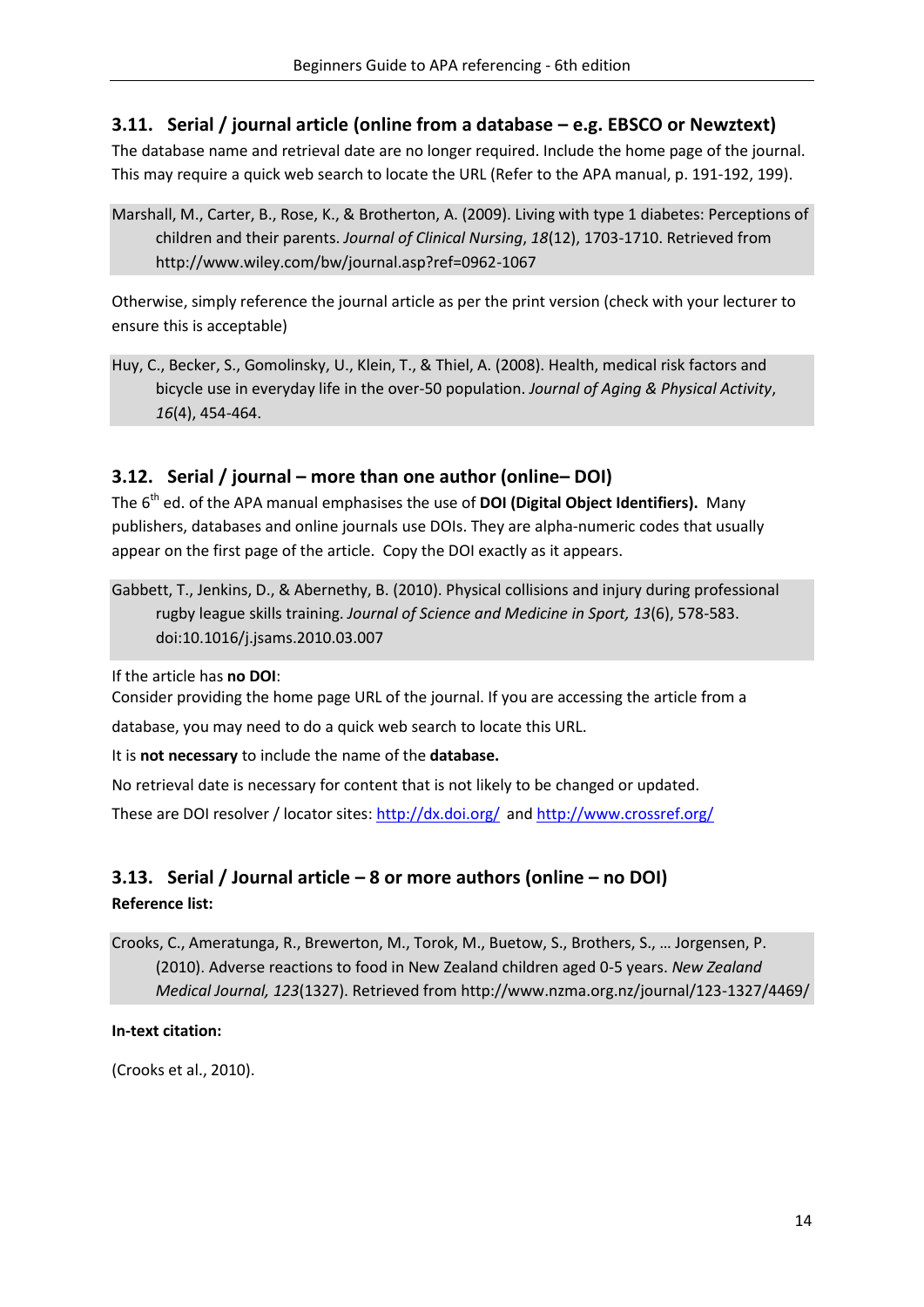# <span id="page-14-0"></span>**3.14. Internet sources**

Where possible, include similar information, in the same order, as you would for other types of information and other sources (who, when, what) and then add the electronic retrieval information required for people to locate the material you cited (where).

- 1. Author/s of the document or information individual or organisation/corporate author.
- 2. Date of publication. If no date is available use (n.d.).
- 3. Title of the document or webpage in *italics.*
- 4. Complete & correct web address/URL.

Note: APA 6<sup>th</sup> ed. **does not require a retrieval date** for most online information, although, the APA manual states to include a retrieval date for material that may change over time (e.g. Wikis) (p.192).

### <span id="page-14-1"></span>**3.15. Internet – no author, no date**

When using information from the Internet consider carefully the origins of the information. Is it credible, valid and reliable? Sometimes it is not clear who (author) wrote it or when (date) it was written.

#### **Reference list:**

*Pet therapy*. (n.d.). Retrieved from http://www.holisticonline.com/stress/stress\_pet-therapy.htm

#### **In-text citation:**

(Pet therapy, n.d.).

# <span id="page-14-2"></span>**3.16. Internet – Organisation / Corporate author**

#### **Reference list:**

Ministry of Health. (2008). *Drug policy in New Zealand*. Retrieved from http://www.moh.govt.nz/moh.nsf/wpg\_index/About-drugs

#### **In-text citation:**

**First time cited:** (Ministry of Health [MOH], 2008).

**Second and subsequent citations:** (MOH, 2008).

SPCA New Zealand. (2011). *Your dog may be dying from the heat* [Press release]. Retrieved from http://www.rnzspca.org.nz/news/press-releases/360-your-dog-may-be-dying-from-the-heat

#### **In-text citation:**

(SPCA New Zealand, 2011).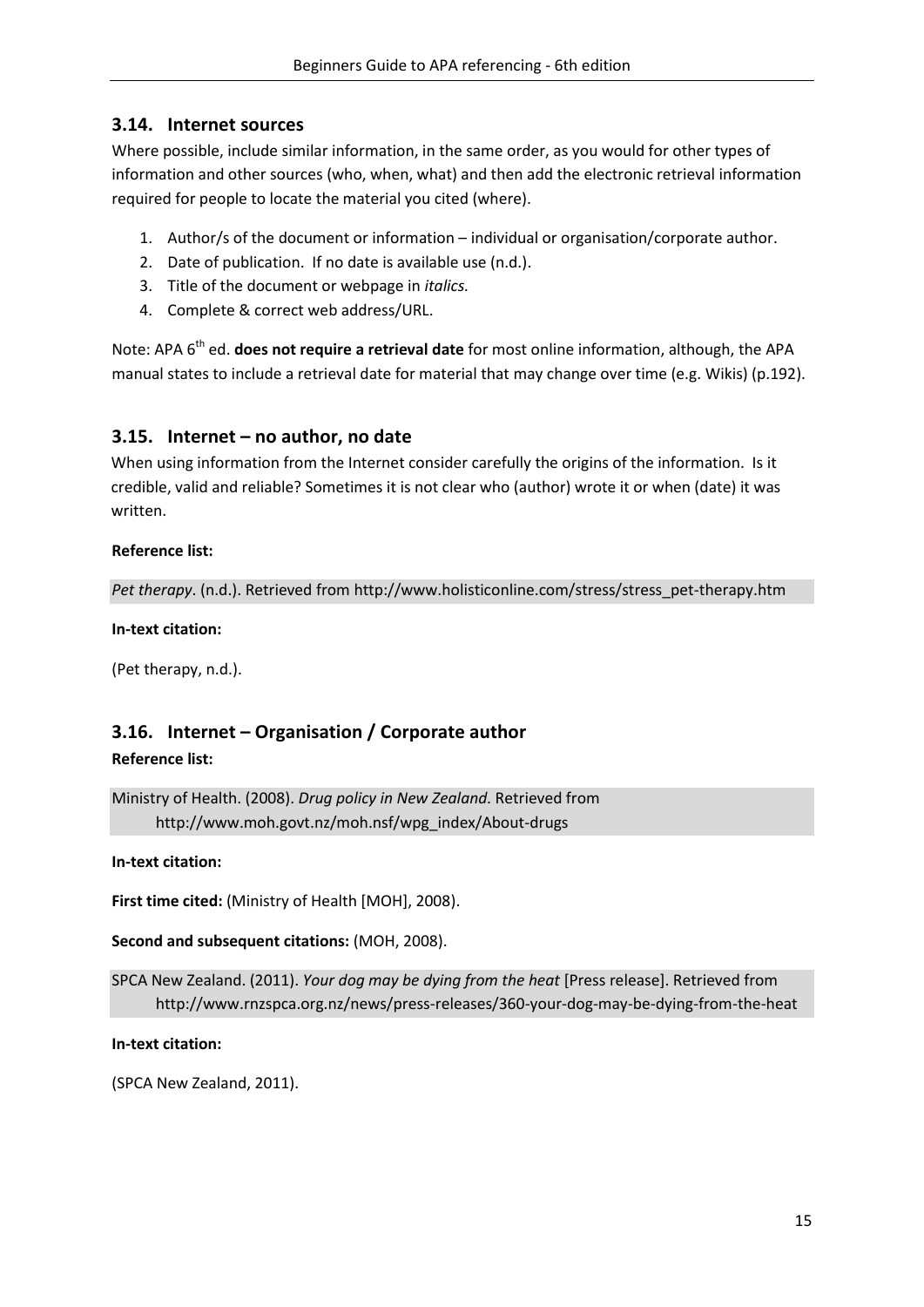# <span id="page-15-0"></span>**4. Examples of various types of information sources**

The following are examples of various types of information sources UCOL students and staff may use for their study and assignments. For further details and examples see the APA manual (2010), especially chapters 6 & 7.

# <span id="page-15-1"></span>**4.1.Act (statute / legislation)**

**Reference list:**

*Copyright Act 1994*. (2011, October 7). Retrieved from http://www.legislation.govt.nz

#### **In-text citation:**

(Copyright Act 1994, 2011).

# <span id="page-15-2"></span>**4.2.Blog post**

#### **Reference list:**

Liz and Ellory. (2011, January 19). The day of dread(s) [Blog post]. Retrieved from http://www.travelblog.org/Oceania/Australia/Victoria/Melbourne/St-Kilda/blog-669396.html

Note: The title of the blog post is *not italicised* – who knows why not? The vagaries of APA! Refer to the APA manual, 2010, p. 215.

#### **In-text citation:**

(Liz and Ellory, 2011).

# <span id="page-15-3"></span>**4.3.Brochure / pamphlet**

Tamihana, B. (2007). *Gambling health promotion: Mate petipeti whakapiki hauora* [Brochure]. Palmerston North, New Zealand: Best Care (Whakapai Hauora) Charitable trust.

# <span id="page-15-4"></span>**4.4.Brochure / pamphlet (no author)**

#### **Reference list:**

*Ageing well: How to be the best you can be* [Brochure]. (2009). Wellington, New Zealand: Ministry of Health.

#### Same **brochure accessed online**

```
Ageing well: How to be the best you can be [Brochure]. (2009). Retrieved from
https://www.healthed.govt.nz/resource/ageing-well-how-be-best-you-can-be
```
#### **In-text citation:**

("Ageing well," 2009).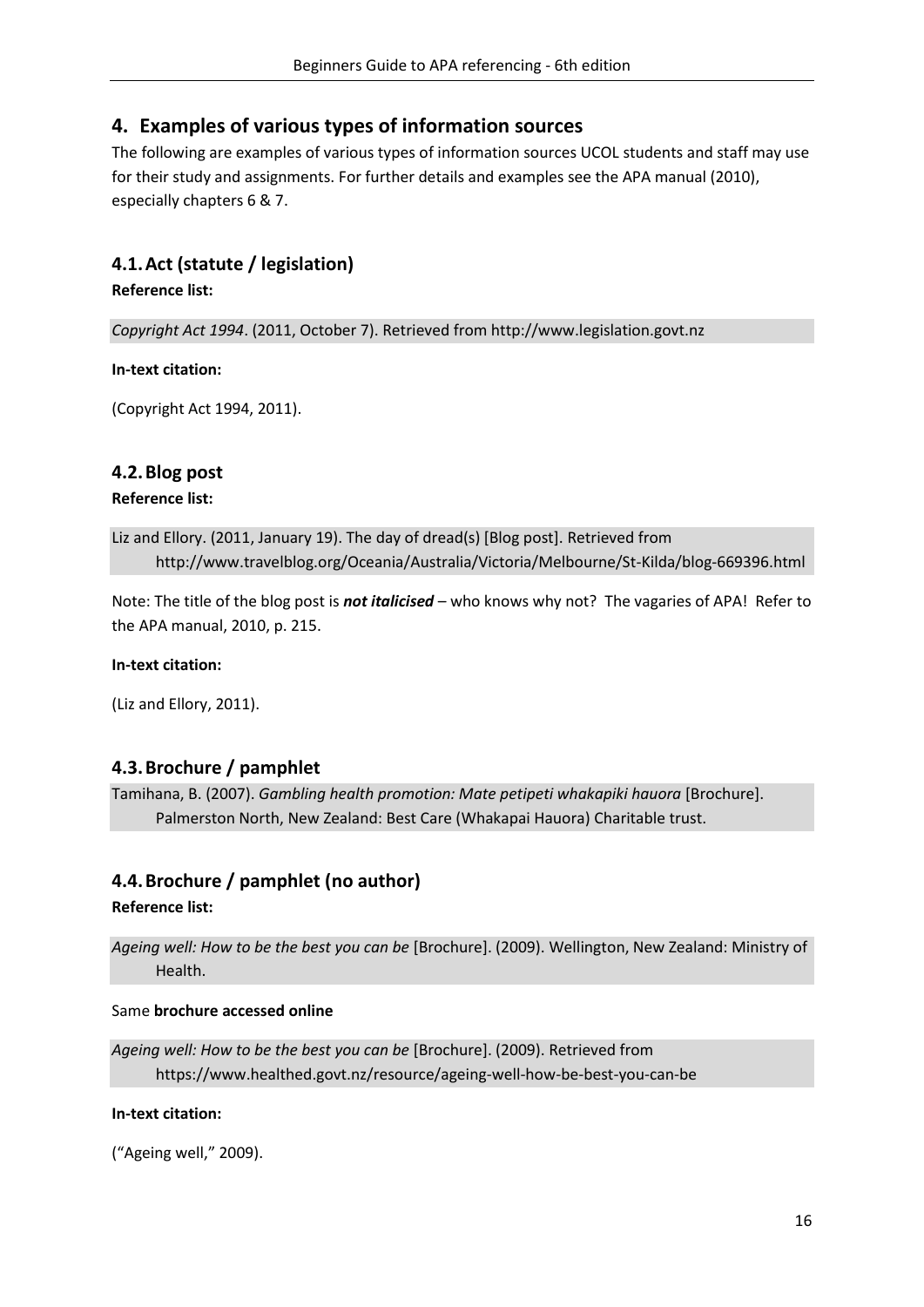# <span id="page-16-0"></span>**4.5.Clickview**

#### **see DVD / Video / Motion Picture**

# <span id="page-16-1"></span>**4.6.Conference Paper**

#### **Reference list:**

Williams, J., & Seary, K. (2010). Bridging the divide: Scaffolding the learning experiences of the mature age student. In J. Terrell (Ed.), *Making the links: Learning, teaching and high quality student outcomes*. Proceedings of the 9<sup>th</sup> Conference of the New Zealand Association of Bridging Educators (pp. 104-116). Wellington, New Zealand.

#### **In-text citation:**

(Williams & Seary, 2010).

# <span id="page-16-2"></span>**4.7.Conference paper (online)**

### **Reference list:**

Cannan, J. (2008). Using practice based learning at a dual-sector tertiary institution: A discussion of current practice. In R. K. Coll, & K. Hoskyn (Eds.), *Working together: Putting the cooperative into cooperative education.* Conference proceedings of the New Zealand Association for Cooperative Education, New Plymouth, New Zealand. Retrieved from http://www.nzace.ac.nz/conferences/papers/Proceedings\_2008.pdf

MacColl, F., Ker, I., Huband, A., Veith, G., & Taylor, J. (2009, November 12-13). *Minimising pedestrian-cyclist conflict on paths*. Paper presented at the Seventh New Zealand Cycling Conference, New Plymouth, New Zealand. Retrieved from http://cyclingconf.org.nz/system/files/NZCyclingConf09\_2A\_MacColl\_PedCycleConflicts.pdf

**In-text citation:**

**First time cited**: (MacColl, Ker, Huband, Veith & Taylor, 2009).

**Second and subsequent citations**: (MacColl et al., 2009).

# <span id="page-16-3"></span>**4.8.Dictionary (print)**

#### **Reference list:**

Weller, B. F. (Ed.). (2009). *Bailliere's nurses dictionary: For nurses and health care workers* (25<sup>th</sup> ed.). Edinburgh, Scotland: Elsevier.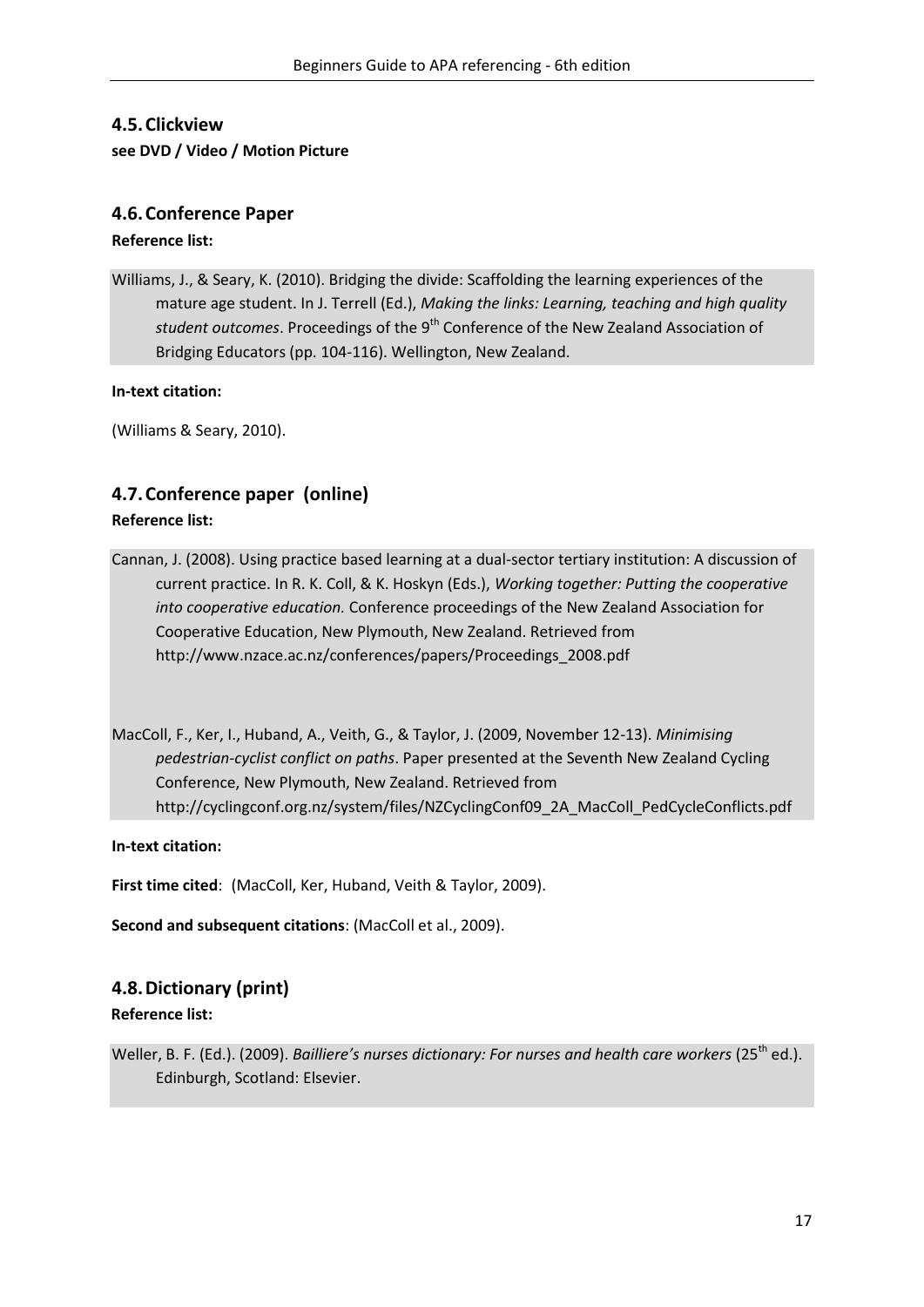# <span id="page-17-0"></span>**4.9.Dictionary (online)**

#### **Reference list:**

*Cambridge dictionaries online*. (2011). Retrieved from http://dictionary.cambridge.org/

#### **In-text citation:**

(Cambridge dictionaries online, 2011).

# <span id="page-17-1"></span>**4.10. Specific entry in an online dictionary (no author or editor)**

**Reference list:**

Acquiescence. (2011). In *Merriam-Webster's online dictionary*. Retrieved from http://www.merriamwebster.com/dictionary/acquiescence

#### **In-text citation:**

(Acquiescence, 2011).

### <span id="page-17-2"></span>**4.11. Specific entry in an online dictionary (editor)**

Simpson, J. (Ed.). (2011). Acquiescence. In *Oxford English dictionary*. Retrieved from http://www.oed.com/

# <span id="page-17-3"></span>**4.12. DVD / Video / Motion Picture (including Clickview & Youtube)**

#### **Reference list:**

Gardiner, A., Curtis, C., & Michael, E. (Producers), & Waititi, T. (Director). (2010). *Boy: Welcome to my interesting world* [DVD]. New Zealand: Transmission.

#### **In-text citation:**

(Gardiner, Curtis, Michael & Waititi, 2010).

#### **Reference list:**

Boland, M. (Producer & Director). (2009). *Job seeking skills for young people* [Clickview DVD]. Australia: VEA.

elearningNZ. (2009, January 26). *Learning in the 21st century: Part 1: What is e-learning?* [Video file]. Retrieved from http://www.youtube.com/watch?v=IKwLERpP78w

#### **In-text citation:**

(elearningNZ, 2009).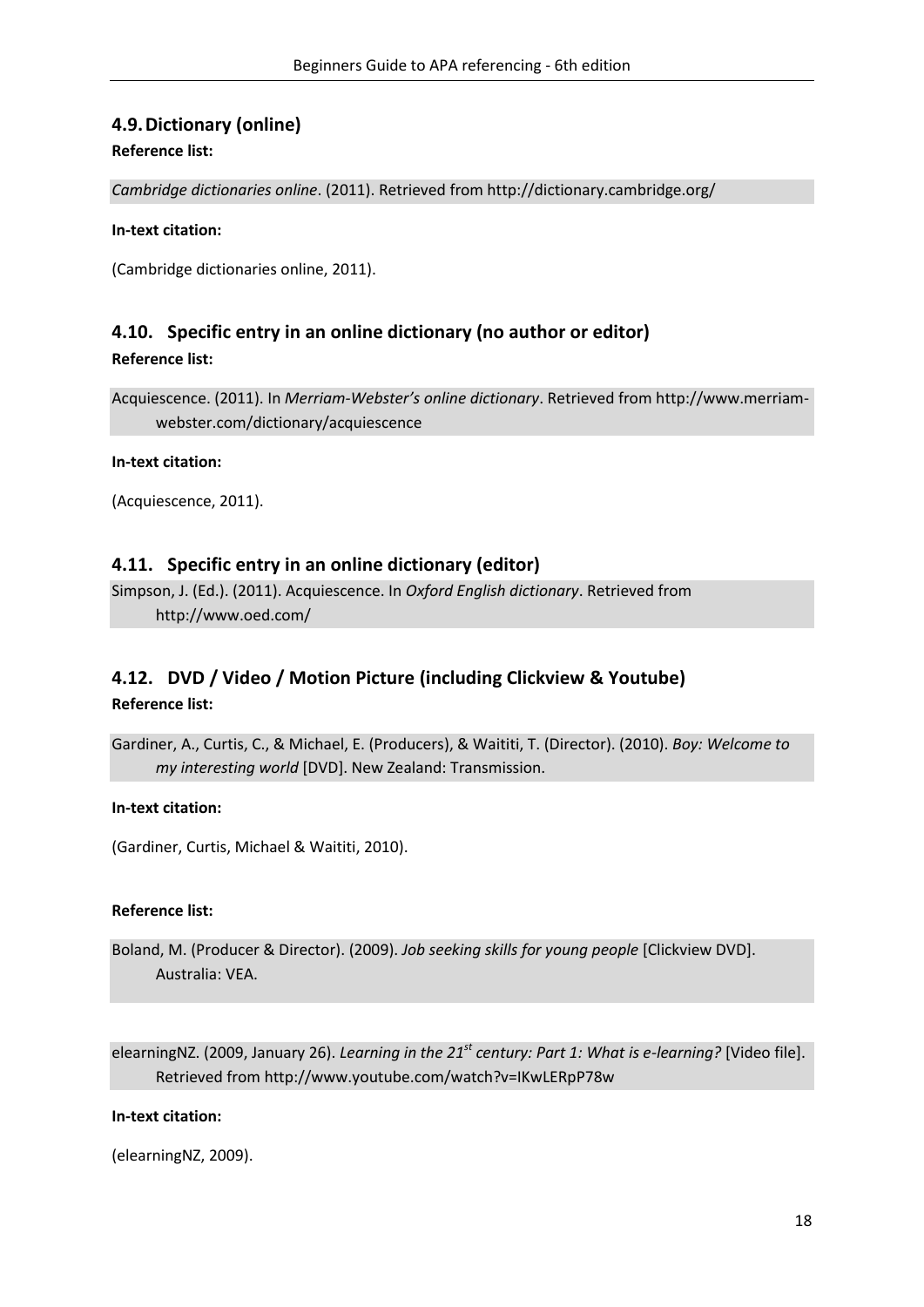# <span id="page-18-0"></span>**4.13. e-book (including Safari and Google books)**

#### **Reference list:**

Rich, J. R. (2011). *Your iPad 2 at work* [e-book]. Retrieved from http://safaribooksonline.com

Sadun, E., Grothaus, M., & Sande, S. (2011). *Taking your iPad 2 to the max* (2<sup>nd</sup> ed.). [e-book]. Retrieved from http://books.google.co.nz

# <span id="page-18-1"></span>**4.14. Magazine**

#### **Reference list:**

White, M. (2011, October). Food, inglorious food. *North & South, 307*, 96-97.

#### Ng, A. (2011, October-December). Brush with history. *Habitus*, *13*, 83-87.

#### **In-text citation:**

(Ng, 2011).

### <span id="page-18-2"></span>**4.15. Moodle**

Note: It is advisable to check with your lecturer prior to referencing information from Moodle. Some lecturers may not permit it. Provide enough details to clearly show where you retrieved the information.

Darragh, L. (2010). *Professional and cultural practice 513: Consent: Patient care in professional and cultural practice* [Moodle]. Palmerston North, New Zealand: UCOL.

# <span id="page-18-3"></span>**4.16. Music recording (Whole album)**

#### **Reference list:**

Midler, B. (2010). *Memories of you* [CD]. London, England: Warner Music UK.

#### **In-text citation:**

(Midler, 2010).

#### **Reference list:**

Nga Pihi. (2011). *Taki mei ao: Maori songs for children* [CD]. New Zealand: Universal Children's Audio.

#### **In-text citation:**

(Nga Pihi, 2011).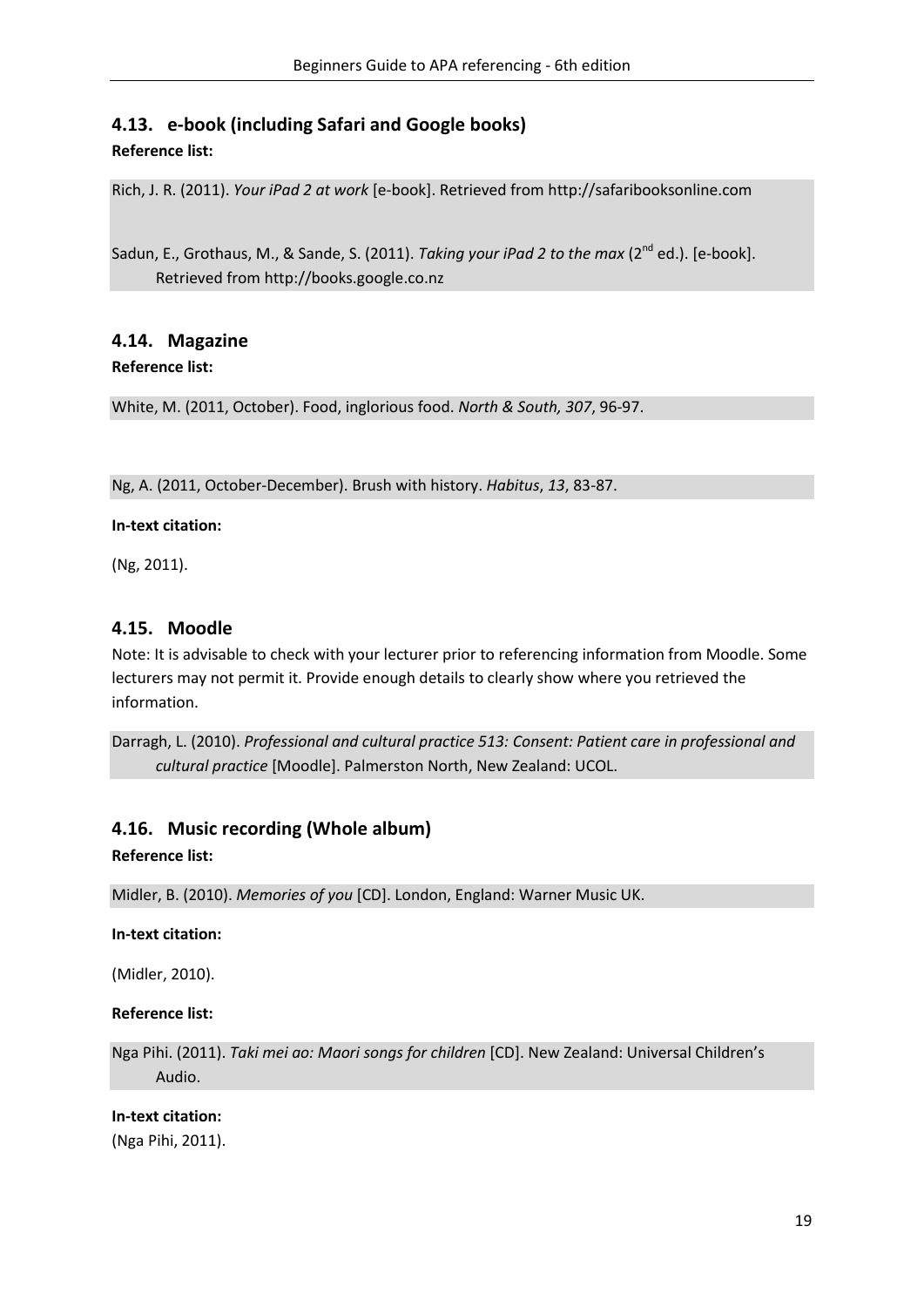# <span id="page-19-0"></span>**4.17. Music recording (Song from album)**

#### **Reference list**:

Midler, B. (2010). The folks who live on the hill. On *Memories of you* [CD]. London, England: Warner Music UK.

#### **In-text citation:**

The heartfelt "The folks who live on the hill" provides an ideal vehicle for Midler to showcase her talents (Midler, 2010, track 5).

#### **Reference list:**

Nga Pihi. (2011). Korikori. On *Taku meiao: Maori songs for children* [CD]. New Zealand: Universal Children's Audio.

#### **In-text citation:**

The children responded positively to "Korikori" (Nga Pihi, 2011, track 14).

### <span id="page-19-1"></span>**4.18. Newspaper article**

Matthews, L. (2011, November 23). Foodbanks urge public to give generously. *Manawatu Standard*, p. 4.

# <span id="page-19-2"></span>**4.19. Newspaper article (no author)**

#### **Reference list:**

Little blue penguins homeward bound. (2011, November 23). *Manawatu Standard*, p. 5.

**In-text citation:**

Shorten the title and enclose in quotation marks.

("Little blue penguins", 2011).

# <span id="page-19-3"></span>**4.20. Newspaper (online)**

Rogers, C. (2011, November 26). Smartphone could replace wallets. *The Dominion Post*. Retrieved from http://www.stuff.co.nz/technology/gadgets/6038621/Smartphone-could-replace-wallets

# <span id="page-19-4"></span>**4.21. Personal communication**

This refers to letters, including email, interviews, telephone conversations and discussions on placement or work experience. **Personal communications are cited in-text only and are NOT included in the reference list.** Refer to APA manual, 2010, p.179.

#### **In-text citation:**

The no-tillage technology has revolutionised the way arable farmers manage their operation (W.R. Ritchie, personal communication, September 30, 2011).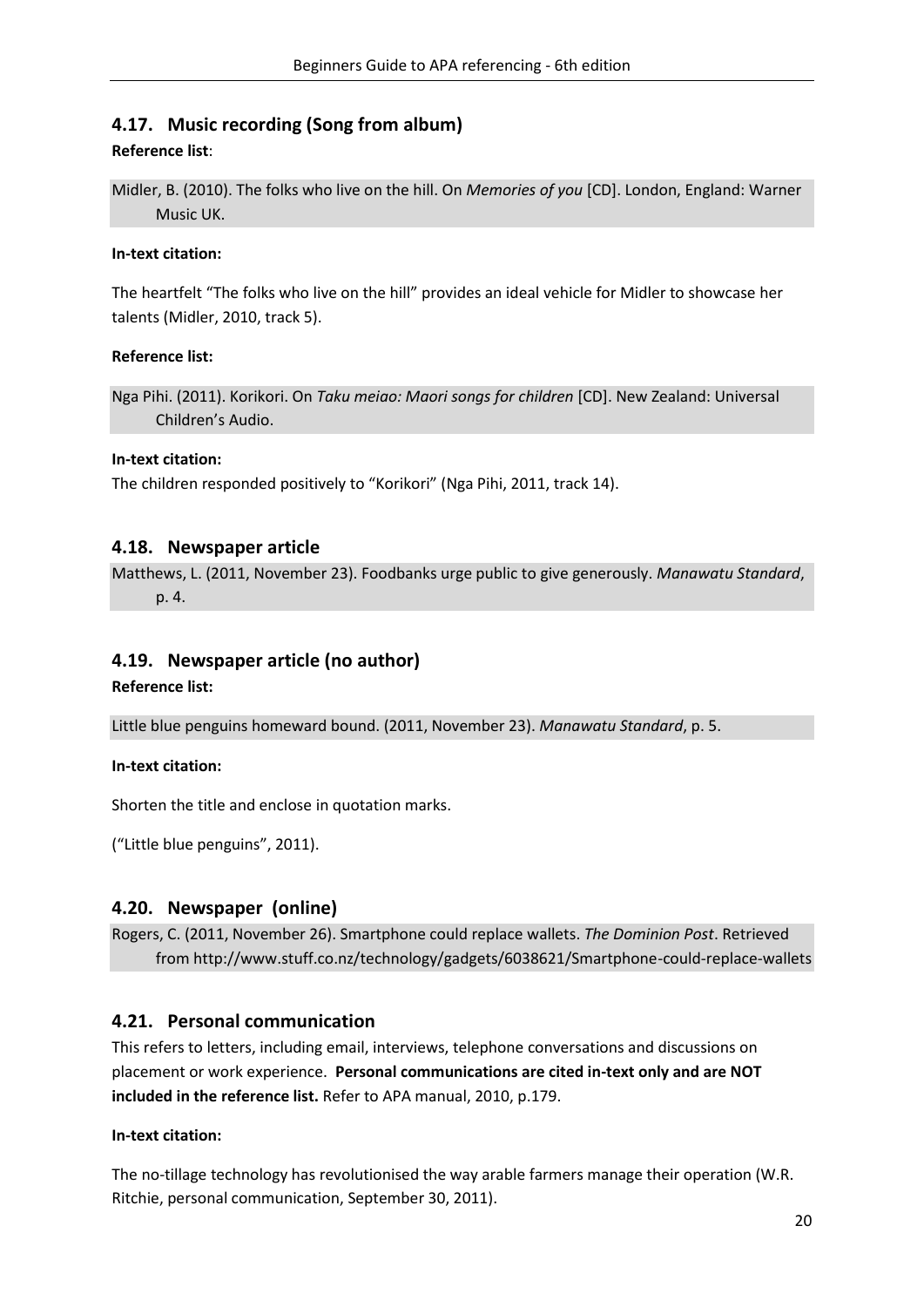# <span id="page-20-0"></span>**4.22. Podcast (audio or video)**

Rozaieski, B. (2011). *Logan cabinet shoppe: Episode 37: Entertainment center molding* [Video podcast]. Retrieved from http://blip.tv/hand-tools-techniques/episode-37-entertainmentcenter-molding-5568215

# <span id="page-20-1"></span>**4.23. Software (including apps)**

UBM Medica. (2010). iMIMS (Version1.2.0) [Mobile application software]. Retrieved from http://itunes.apple.com

# <span id="page-20-2"></span>**4.24. Television programme**

Flanagan, A., & Philipson, A. (Series producers & directors). (2011). *24 hours in A & E* [Television series]. Belfast, Ireland: Channel 4.

# <span id="page-20-3"></span>**4.25. Thesis (print)**

Smith, T. L. (2008). *Change, choice and difference: The case of RN to BN degree programmes for registered nurses* (Master's thesis). Victoria University of Wellington, Wellington, New Zealand.

# <span id="page-20-4"></span>**4.26. Thesis (online)**

Mann, D. L. (2010). Vision and expertise for interceptive actions in sport (Doctoral dissertation, The University of New South Wales, Sydney, Australia). Retrieved fromhttp://handle.unsw.edu.au/1959.4/44704

# <span id="page-20-5"></span>**4.27. Wikis (including Wikipedia)**

Wikis can generally be written and edited by more than one person. Use wiki information wisely. Wikipedia can be a good starting point to discover background information on a topic and you can use the citations and links in any entry to verify information and locate original sources. Check with your lecturer – Are you allowed to use Wikipedia as a reference source?

#### **Reference list**

*Moodle*. (2011). Retrieved November 28, 2011, from Wikipedia: http://en.wikipedia.org/wiki/Moodle

#### **In-text citation**

(Moodle, 2011).

# <span id="page-20-6"></span>**4.28. Youtube see – DVD / Video / Motion picture**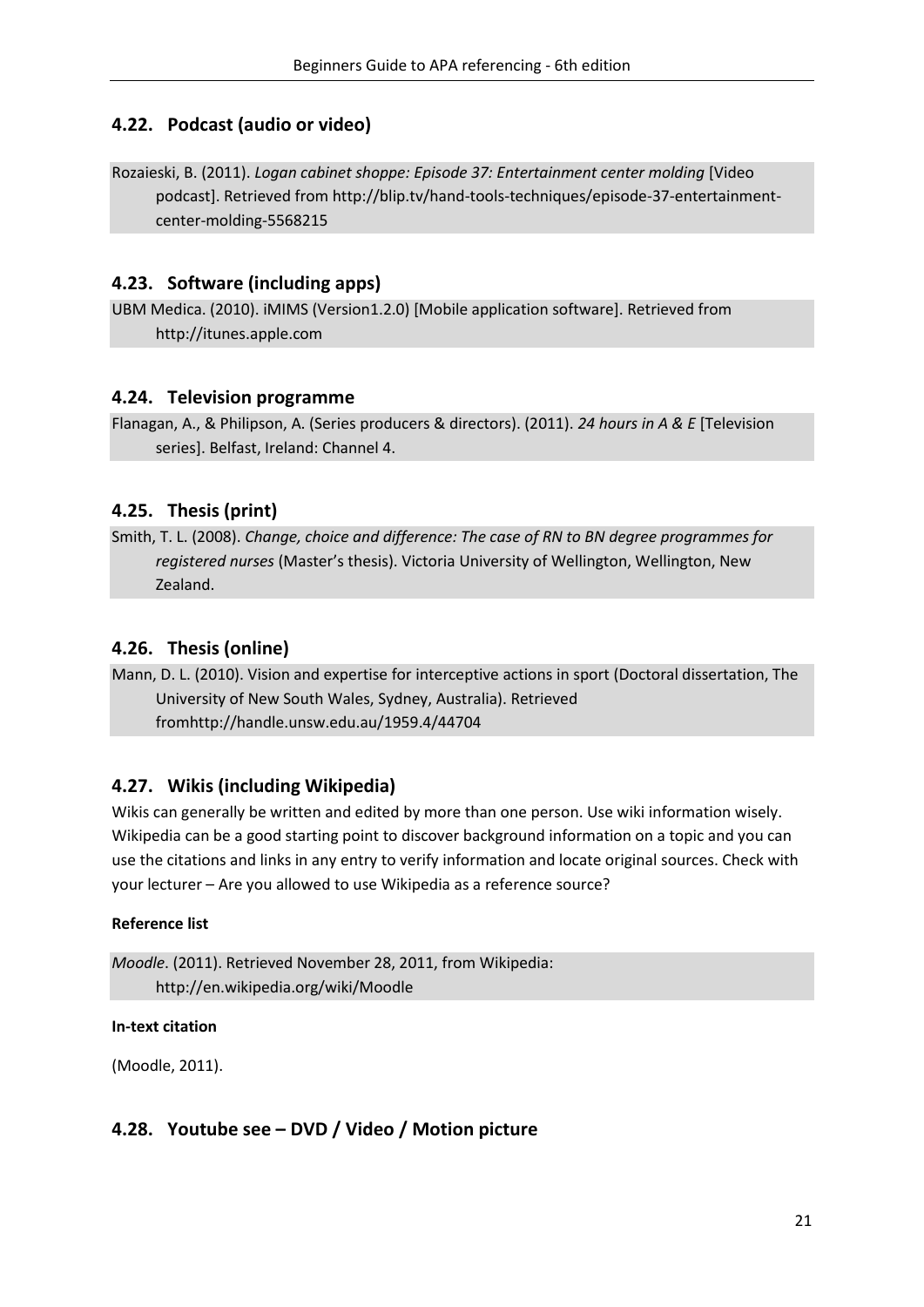### <span id="page-21-0"></span>**5. Reference List**

- Acquiescence. (2011). In *Merriam-Webster's online dictionary*. Retrieved from http://www.merriamwebster.com/dictionary/acquiescence
- *Ageing well: How to be the best you can be* [Brochure]. (2009). Wellington, New Zealand: Ministry of Health.
- *Ageing well: How to be the best you can be* [Brochure]. (2009). Retrieved from https://www.healthed.govt.nz/resource/ageing-well-how-be-best-you-can-be
- Airey, D. (2010). *Logo design love: A guide to creating iconic brand identities.* Berkeley, CA: New Riders.
- American Psychological Association. (2010). *Publication manual of the American Psychological Association* (6th ed.). Washington, DC: Author.
- Boland, M. (Producer & Director). (2009). *Job seeking skills for young people* [Clickview DVD]. Australia: VEA.
- *Cambridge dictionaries online*. (2011). Retrieved from http://dictionary.cambridge.org/
- Cannan, J. (2008). Using practice based learning at a dual-sector tertiary institution: A discussion of current practice. In R. K. Coll, & K. Hoskyn (Eds.), *Working together: Putting the cooperative into cooperative education.* Conference proceedings of the New Zealand Association for Cooperative Education, New Plymouth, New Zealand. Retrieved from http://www.nzace.ac.nz/conferences/papers/Proceedings\_2008.pdf
- Collier, A. (2008). *The world of tourism and travel.* Rosedale, New Zealand: Pearson Education New Zealand.
- Collins, C., & Jackson, S. (Eds.). (2007). *Sport in Aotearoa/New Zealand society* (2nd ed.). South Melbourne, Australia: Thomson.
- *Copyright Act 1994*. (2011, October 7). Retrieved from http://www.legislation.govt.nz
- Crooks, C., Ameratunga, R., Brewerton, M., Torok, M., Buetow, S., Brothers, S., ... Jorgensen, P. (2010). Adverse reactions to food in New Zealand children aged 0-5 years. *New Zealand Medical Journal, 123*(1327). Retrieved from http://www.nzma.org.nz/journal/123-1327/4469/
- Darragh, L. (2010). *Professional and cultural practice 513: Consent: Patient care in professional and cultural practice* [Moodle]. Palmerston North, New Zealand: UCOL.
- Dawson, L. (2006). *Wise up!: How to be fearless and fulfilled in midlife.* Auckland, New Zealand: Randon House New Zealand.
- Dear, J., & Underwood, M. (2007). What is the role of exercise in the prevention of back pain? In D. MacAuley & T. Best (Eds.), *Evidence-based sports medicine* (2<sup>nd</sup> ed., pp. 257-280). Malden, MA: Blackwell.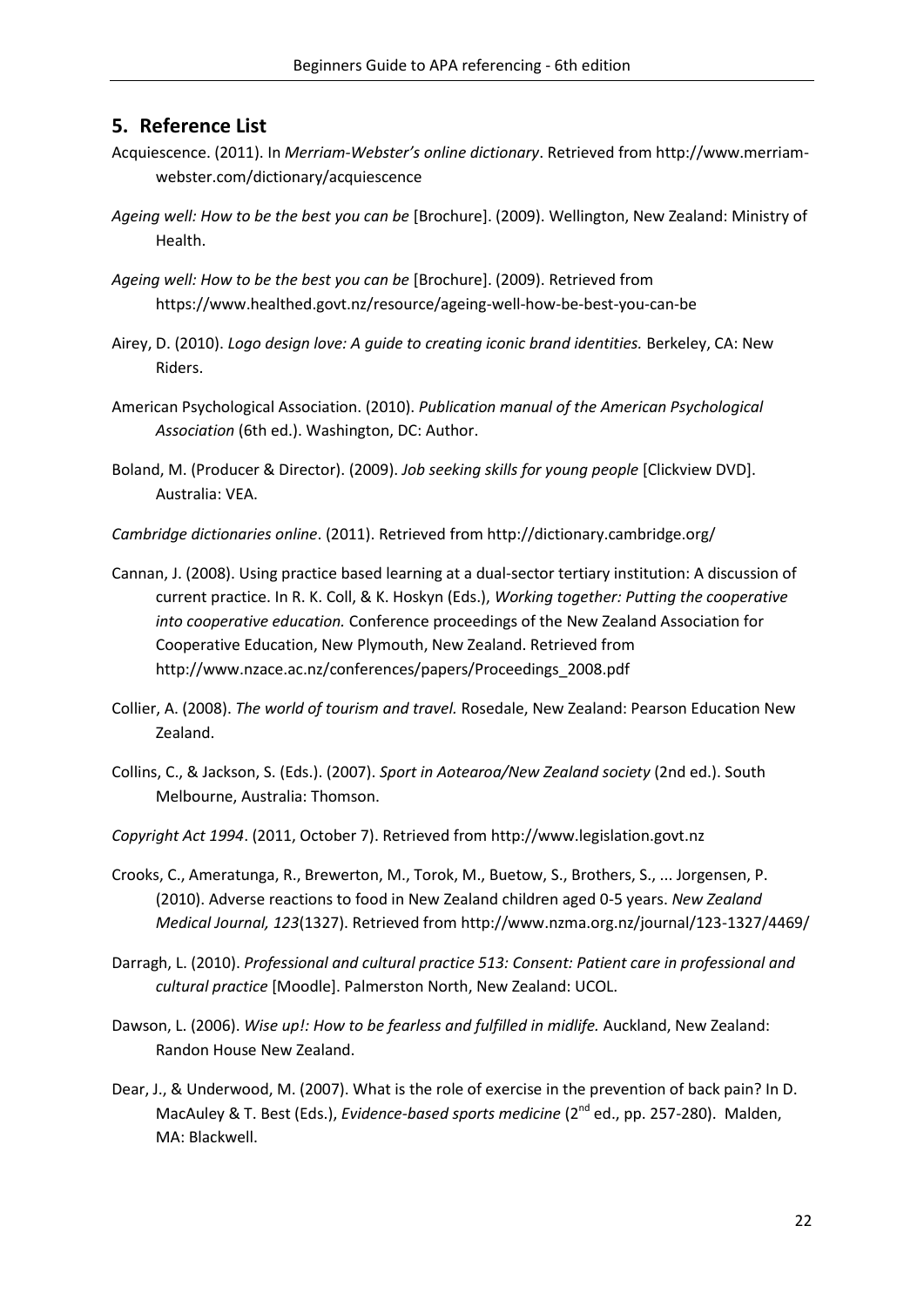- elearningNZ. (2009, January 26). *Learning in the 21st century: Part 1: What is e-learning?* [Video file]. Retrieved from http://www.youtube.com/watch?v=IKwLERpP78w
- Flanagan, A., & Philipson, A. (Series producers & directors). (2011). *24 hours in A & E* [Television series]. Belfast, Ireland: Channel 4.
- Gabbett, T., Jenkins, D., & Abernethy, B. (2010). Physical collisions and injury during professional rugby league skills training. *Journal of Science and Medicine in Sport, 13*(6), 578-583.
- Gardiner, A., Curtis, C., & Michael, E. (Producers), & Waititi, T. (Director). (2010). *Boy: Welcome to my interesting world* [DVD]. New Zealand: Transmission.
- Huy, C., Becker, S., Gomolinsky, U., Klein, T., & Thiel, A. (2008). Health, medical risk factors and bicycle use in everyday life in the over-50 population. *Journal of Aging & Physical Activity*, *16*(4), 454-464.
- Little blue penguins homeward bound. (2011, November 23). *Manawatu Standard*, p. 5.
- Liz and Ellory. (2011, January 19). The day of dread(s) [Blog post]. Retrieved from http://www.travelblog.org/Oceania/Australia/Victoria/Melbourne/St-Kilda/blog-669396.html
- MacColl, F., Ker, I., Huband, A., Veith, G., & Taylor, J. (2009, November 12-13). *Minimising pedestrian-cyclist conflict on paths*. Paper presented at the Seventh New Zealand Cycling Conference, New Plymouth, New Zealand. Retrieved from http://cyclingconf.org.nz/system/files/NZCyclingConf09\_2A\_MacColl\_PedCycleConflicts.pdf
- Mann, D. L. (2010). Vision and expertise for interceptive actions in sport (Doctoral dissertation, The University of New South Wales, Sydney, Australia). Retrieved fromhttp://handle.unsw.edu.au/1959.4/44704
- Marshall, M., Carter, B., Rose, K., & Brotherton, A. (2009). Living with type 1 diabetes: Perceptions of children and their parents. *Journal of Clinical Nursing*, *18*(12), 1703-1710. Retrieved from http://www.wiley.com/bw/journal.asp?ref=0962-1067
- Matthews, L. (2011, November 23). Foodbanks urge public to give generously. *Manawatu Standard*, p. 4.
- MidCentral District Health Board. (2008). *District annual plan 2008/09.* Palmerston North, New Zealand: Author.
- Midler, B. (2010). The folks who live on the hill. On *Memories of you* [CD]. London, England: Warner Music UK.
- Midler, B. (2010). *Memories of you* [CD]. London, England: Warner Music UK.
- Mikosch, P., Hadrawa, T., Laubreiter, K., Brandl, J., Pilz, J., Stettner, H., & Grimm, G. (2010). Effectiveness of respiratory-sinus-arrhythmia biofeedback on state-anxiety in patients undergoing coronary angiography. *Journal of Advanced Nursing, 66*(5), 1101-1110.
- Ministry of Health. (2007). *Looking at long-term residential care in a rest home or hospital: What you need to know.* Wellington, New Zealand: Author.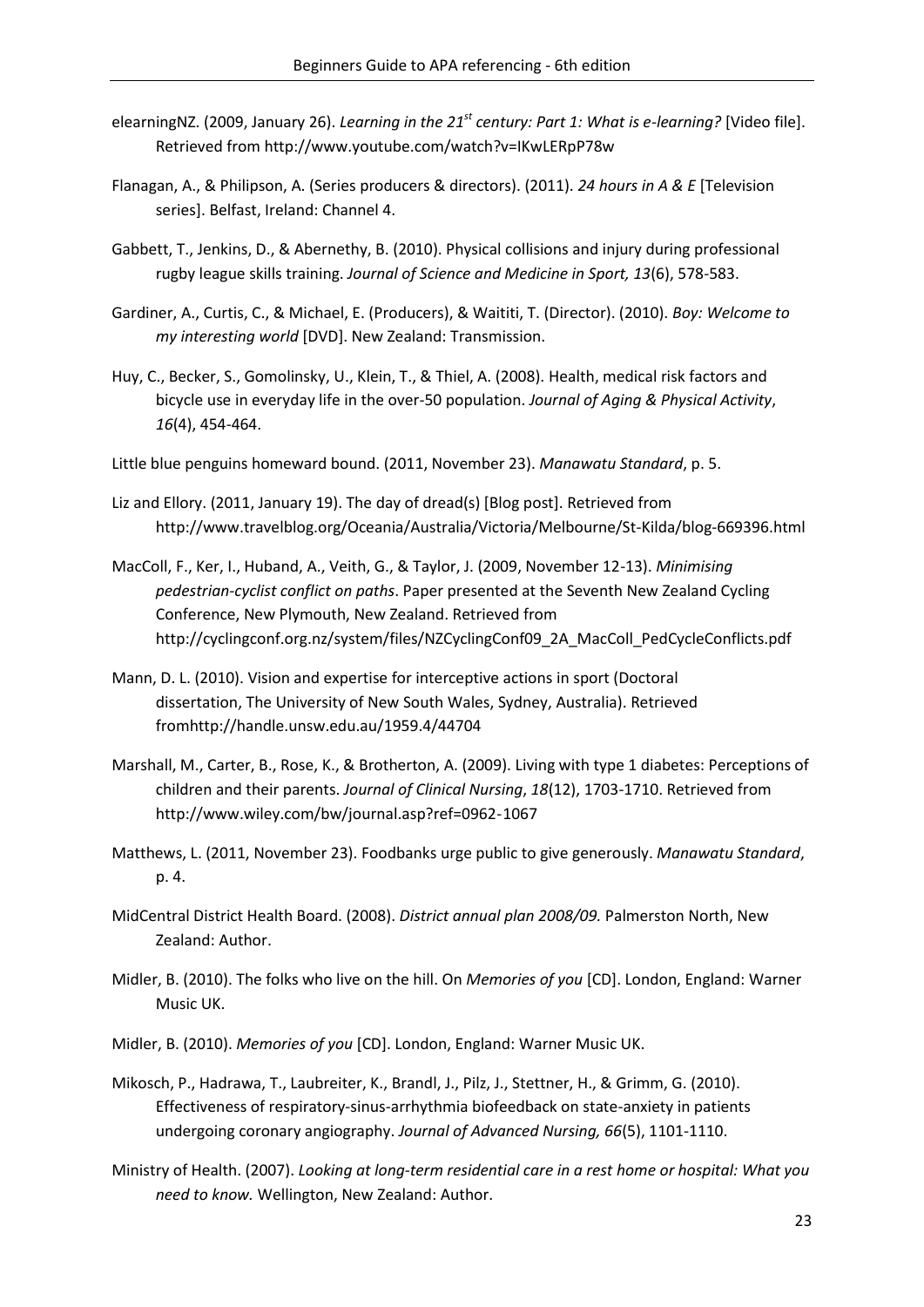- Ministry of Health. (2008). *Drug policy in New Zealand*. Retrieved from http://www.moh.govt.nz/moh.nsf/wpg\_index/About-drugs
- *Moodle*. (2011). Retrieved November 28, 2011, from Wikipedia: http://en.wikipedia.org/wiki/Moodle
- Ng, A. (2011, October-December). Brush with history. *Habitus*, *13*, 83-87.
- Nga Pihi. (2011). Korikori. On *Taku meiao: Maori songs for children* [CD]. New Zealand: Universal Children's Audio.
- Nga Pihi. (2011). *Taki mei ao: Maori songs for children* [CD]. New Zealand: Universal Children's Audio.
- Overton, A. (2005). *Stress less: Make stress work for you not against you.* Auckland, New Zealand: Random House New Zealand.
- *Pet therapy*. (n.d.). Retrieved from http://www.holisticonline.com/stress/stress\_pet-therapy.htm
- Polit, D. F., & Beck, C. T. (2008). *Nursing research: Generating and assessing evidence for nursing practice* (8th ed.). Philadelphia, PA: Wolters Kluwer Health/Lippincott Williams & Wilkins.
- Rich, J. R. (2011). *Your iPad 2 at work* [e-book]. Retrieved from http://safaribooksonline.com
- Rogers, C. (2011, November 26). Smartphone could replace wallets. *The Dominion Post*. Retrieved from http://www.stuff.co.nz/technology/gadgets/6038621/Smartphone-could-replace-wallets
- Rozaieski, B. (2011). *Logan cabinet shoppe: Episode 37: Entertainment center molding* [Video podcast]. Retrieved from http://blip.tv/hand-tools-techniques/episode-37-entertainmentcenter-molding-5568215
- Sadun, E., Grothaus, M., & Sande, S. (2011). *Taking your iPad 2 to the max* (2<sup>nd</sup> ed.). [e-book]. Retrieved from http://books.google.co.nz
- Simpson, J. (Ed.). (2011). Acquiescence. In *Oxford English dictionary*. Retrieved from http://www.oed.com/
- Smith, T. L. (2008). *Change, choice and difference: The case of RN to BN degree programmes for registered nurses* (Master's thesis). Victoria University of Wellington, Wellington, New Zealand.
- SPCA New Zealand. (2011). *Your dog may be dying from the heat [Press release]*. Retrieved from http://www.rnzspca.org.nz/news/press-releases/360-your-dog-may-be-dying-from-the-heat
- Stein, R. (2001). *Rick Stein's seafood.* London, England: BBC.
- Tamihana, B. (2007). *Gambling health promotion: Mate petipeti whakapiki hauora* [Brochure]. Palmerston North, New Zealand: Best Care (Whakapai Hauora) Charitable trust.
- Thompson, C. (2010). Facebook: Cautionary tale for nurses. *Kai Tiaki: Nursing New Zealand, 16*(7), 26.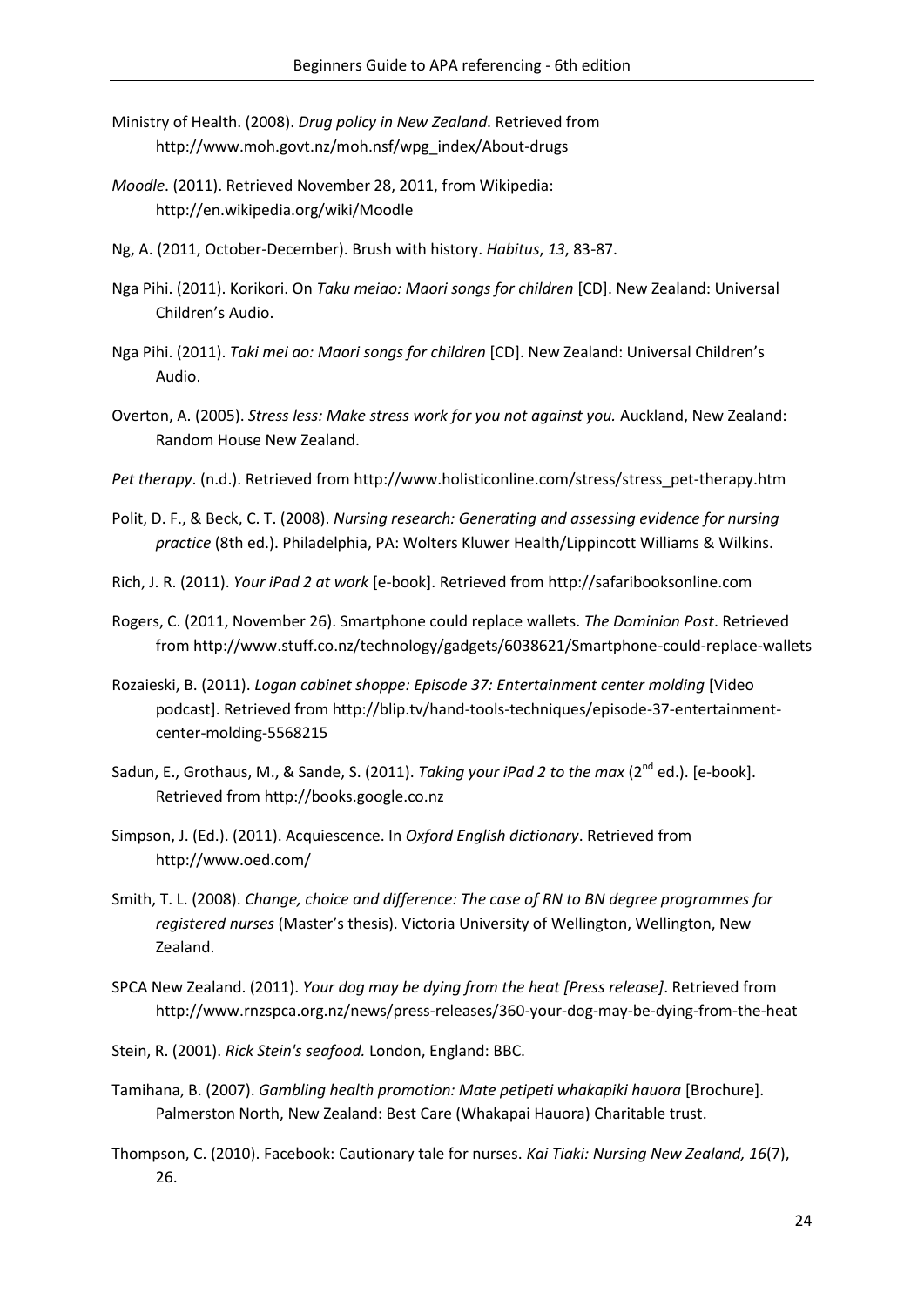- UBM Medica. (2010). iMIMS (Version1.2.0) [Mobile application software]. Retrieved from http://itunes.apple.com
- Watson, R., McKenna, H., Cowman, S., & Keady, K. (Eds.). (2008). *Nursing reseach: Designs and methods.* Edinburgh, Scotland: Churchill Livingstone Elsevier.
- Weller, B. F. (Ed.). (2009). *Bailliere's nurses dictionary: For nurses and health care workers* (25<sup>th</sup> ed.). Edinburgh, Scotland: Elsevier.
- Wepa, D. (Ed.). (2005). *Cultural safety in Aotearoa New Zealand.* Auckland, New Zealand: Pearson New Zealand.
- White, M. (2011, October). Food, inglorious food. *North & South, 307*, 96-97.
- Whitney, E., & Rolfes, S. (2011). *Understanding nutrition* (12th ed.). Australia: Wadsworth Cengage Learning.
- Williams, J., & Seary, K. (2010). Bridging the divide: Scaffolding the learning experiences of the mature age student. In J. Terrell (Ed.), *Making the links: Learning, teaching and high quality student outcomes*. Proceedings of the 9<sup>th</sup> Conference of the New Zealand Association of Bridging Educators (pp. 104-116). Wellington, New Zealand.
- World Technology Network. (2010). *About WTN: The World Technology Network in action.* Retrieved from http://www.wtn.net/aboutus.html